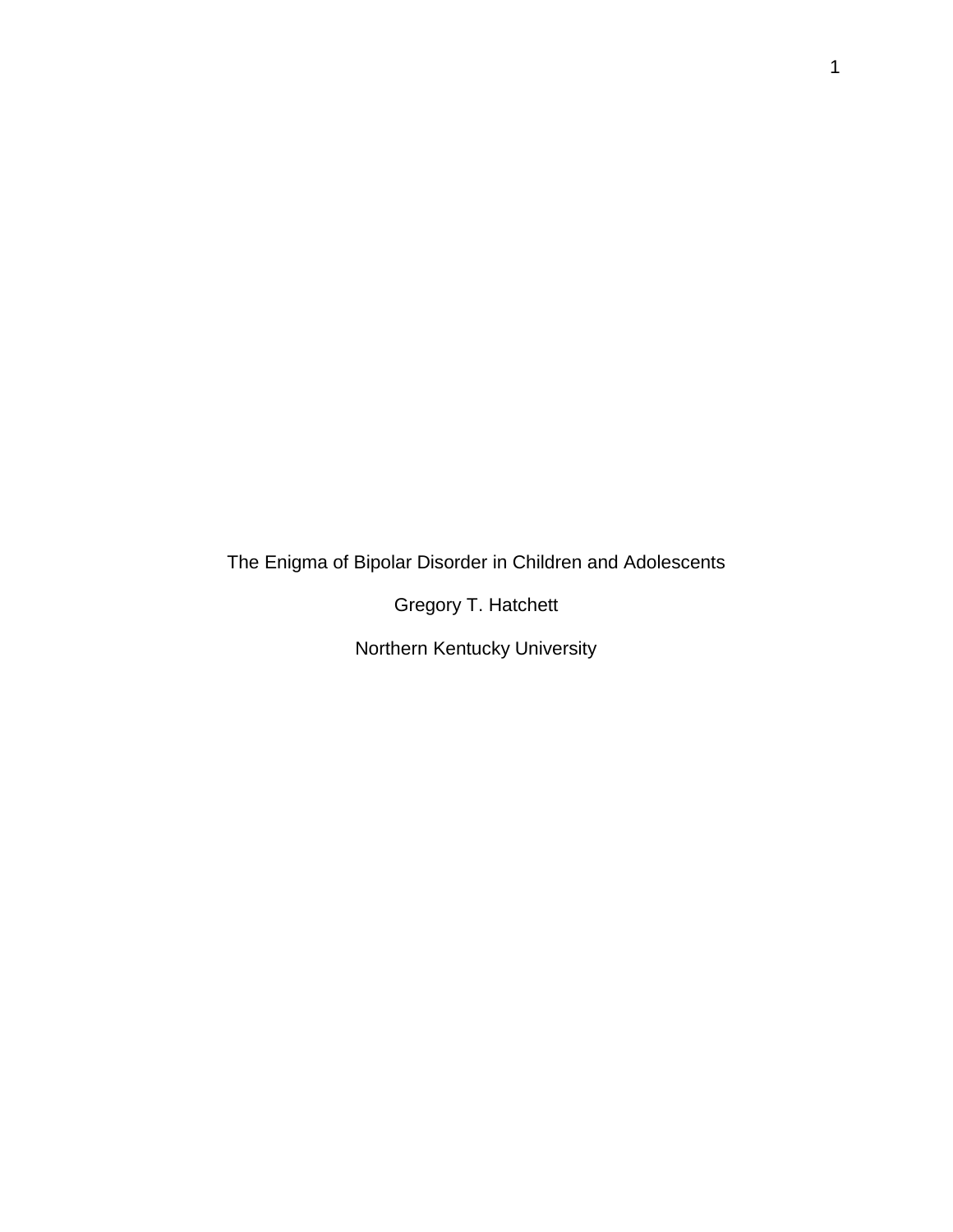### Abstract

In the past decade, there has been a proliferation in the number of children and adolescents diagnosed with bipolar disorder. Except in rare cases, the young people who receive this diagnosis do not meet the strict diagnostic criteria for bipolar disorder I or II in the DSM-IV-TR. Many pediatric psychiatrists insist there are important development differences in the manifestation of bipolar disorder in childhood and adolescence. In place of clear-cut episodes of mania/hypomania and depression, they argue that younger people with the disorder experience chronic irritability, aggressive behavior, impulsivity, extremely rapid mood swings, hyperactivity, and severe temper tantrums. Given that many of the young people pose special challenges to the school system, the purpose of this article is to update school counselors on this controversial expansion of the diagnosis and treatment of bipolar disorder among children and adolescents.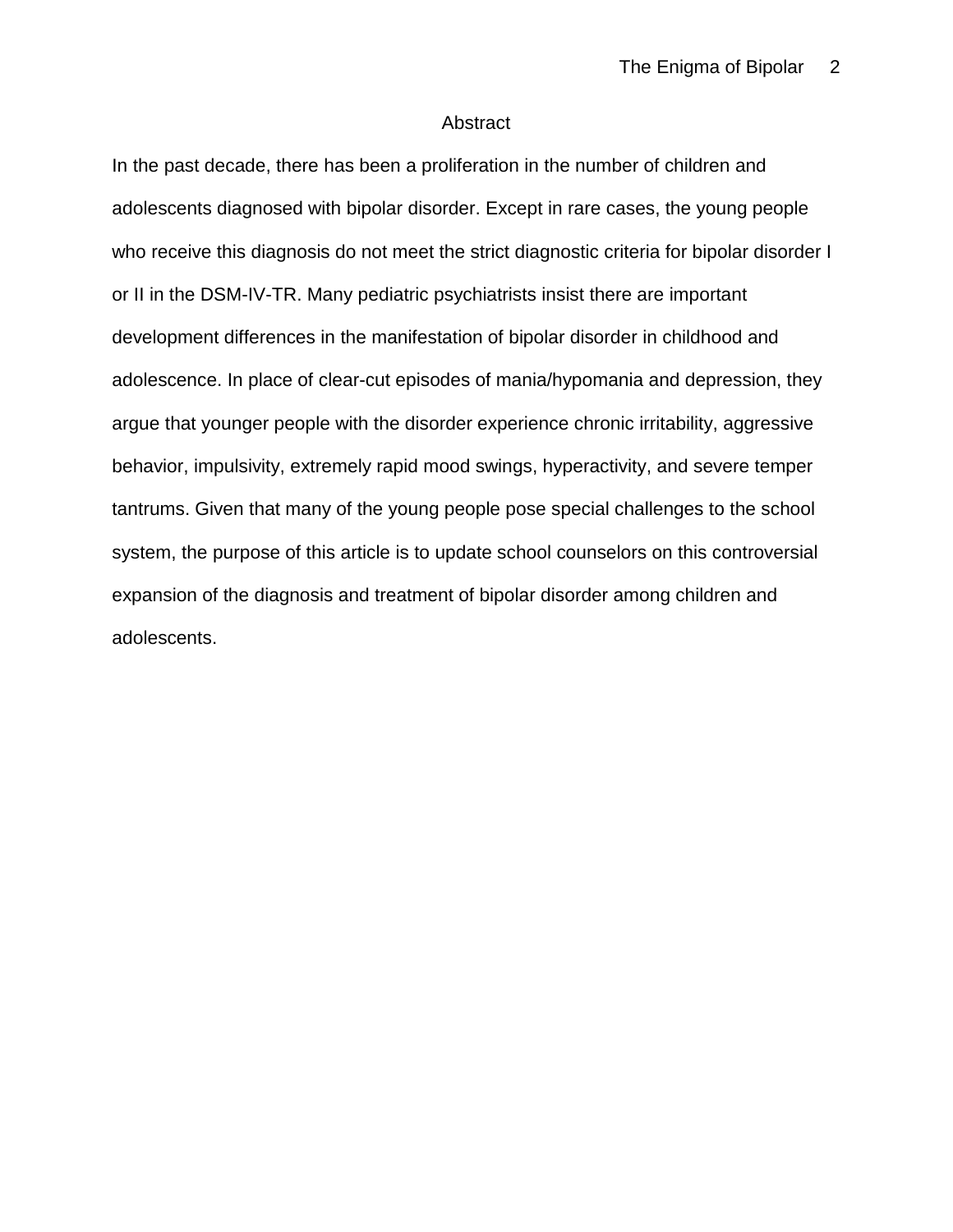The Enigma of Bipolar Disorder in Children and Adolescents

Among a multitude of other responsibilities, school counselors have an important role to play in the school system in identifying and serving students who may be experiencing severe mental health problems (Ritchie & Partin, 1994). Yet, discharging this responsibility can be difficult because school counselors typically receive very little, if any, training in the use of the *Diagnostic and Statistical Manual of Mental Disorders*  (DSM-IV-TR; American Psychiatric Association, 2000). Though access to a DSM-IV-TR manual may provide school counselors with some diagnostic possibilities, the differential diagnostic process subsumed under the DSM-IV-TR is very complex and requires years of training and supervised experience to master. Furthermore, the diagnostic principle of *clinical judgment* allows mental health professionals a great deal of latitude in assigning diagnoses to clients who do not neatly fit the diagnostic criteria for specific disorders. Because of this principle, school counselors may find themselves working with students who do not meet the diagnostic criteria for the diagnoses included in their medical records or individualized educational plans. Nowhere is this problem more apparent than the emerging phenomenon of pediatric bipolar disorder.

In an article describing the most common mental disorders encountered by school counselors, Geroski, Rodgers, and Breen (1997) did not provide any details about bipolar disorder because of their assertion that this disorder was relatively rare in school settings. Unfortunately, this statement no longer applies (e.g., Bardick & Bernes, 2005). School counselors have found themselves working with an increasing number of students who have been diagnosed with bipolar disorder. This pattern is disconcerting not only because of the seemingly high prevalence rates, but also because most of the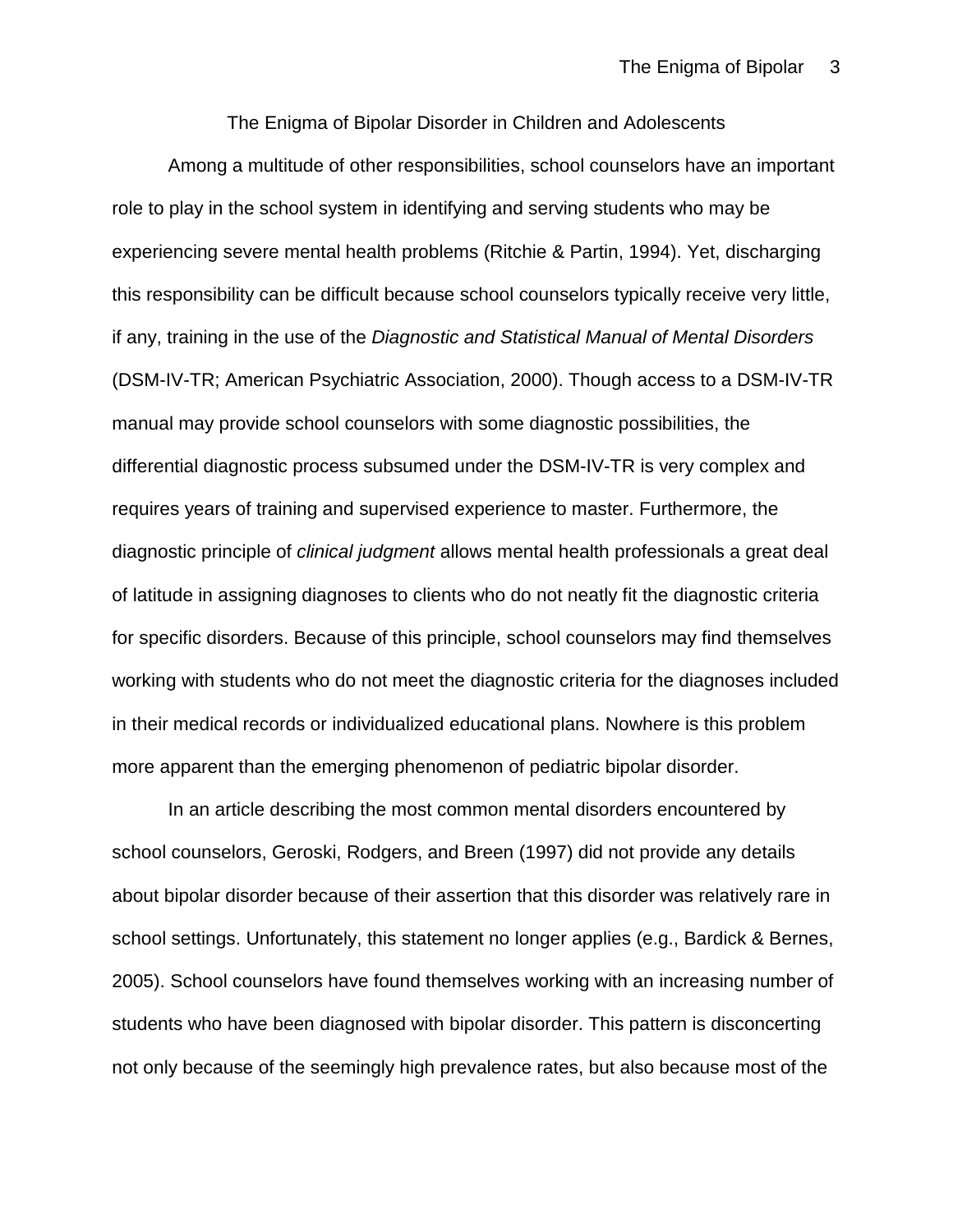young people who receive this diagnosis do not meet the official criteria for Bipolar I or II in the DSM-IV-TR. (American Psychiatric Association, 2000; Wozniak et al., 1995). Unbeknown to many counselors, the conceptualization of bipolar disorder in the psychiatric literature has been expanded to include a range of emotional dysregulation problems not specifically included in the DSM-IV-TR, such as pediatric bipolar disorder (e.g., Carlson, 1998). Children and adolescents are now being diagnosed with bipolar disorder for exhibiting severe emotional and behavioral instability in the absence of any discrete episodes of mania, hypomania, or depression as required by the DSM-IV-TR (e.g., Weckerly, 2002). Consequently, the purpose of this article is to update school counselors on the controversial diagnosis and treatment of bipolar disorder in schoolaged children. This information will help school counselors both better understand the manifestation of bipolar disorder in school-aged children and improve referral decisions by presenting treatment strategies that are likely to be effective for this population.

#### Increased Prevalence Rates

Bipolar disorder was once considered to be extremely rare before early adulthood (Kosten & Kosten, 2004; Weckerly, 2002; Youngstrom, Meyers, Youngstrom, Calabrese, & Findling, 2006). For many years, children and adolescents who exhibited severe mood swings and highly erratic behavior were likely to be diagnosed with a psychotic disorder, such as schizophrenia (Carlson, 1990). Yet, in recent years, systematic research studies have uncovered a dramatic increase in the number of children and adolescents being diagnosed with bipolar disorder. In one of these studies, Blader and Carlson (2007) examined the records of children and adolescents involved in the National Hospital Discharge Survey that covered the years from 1996 to 2004. In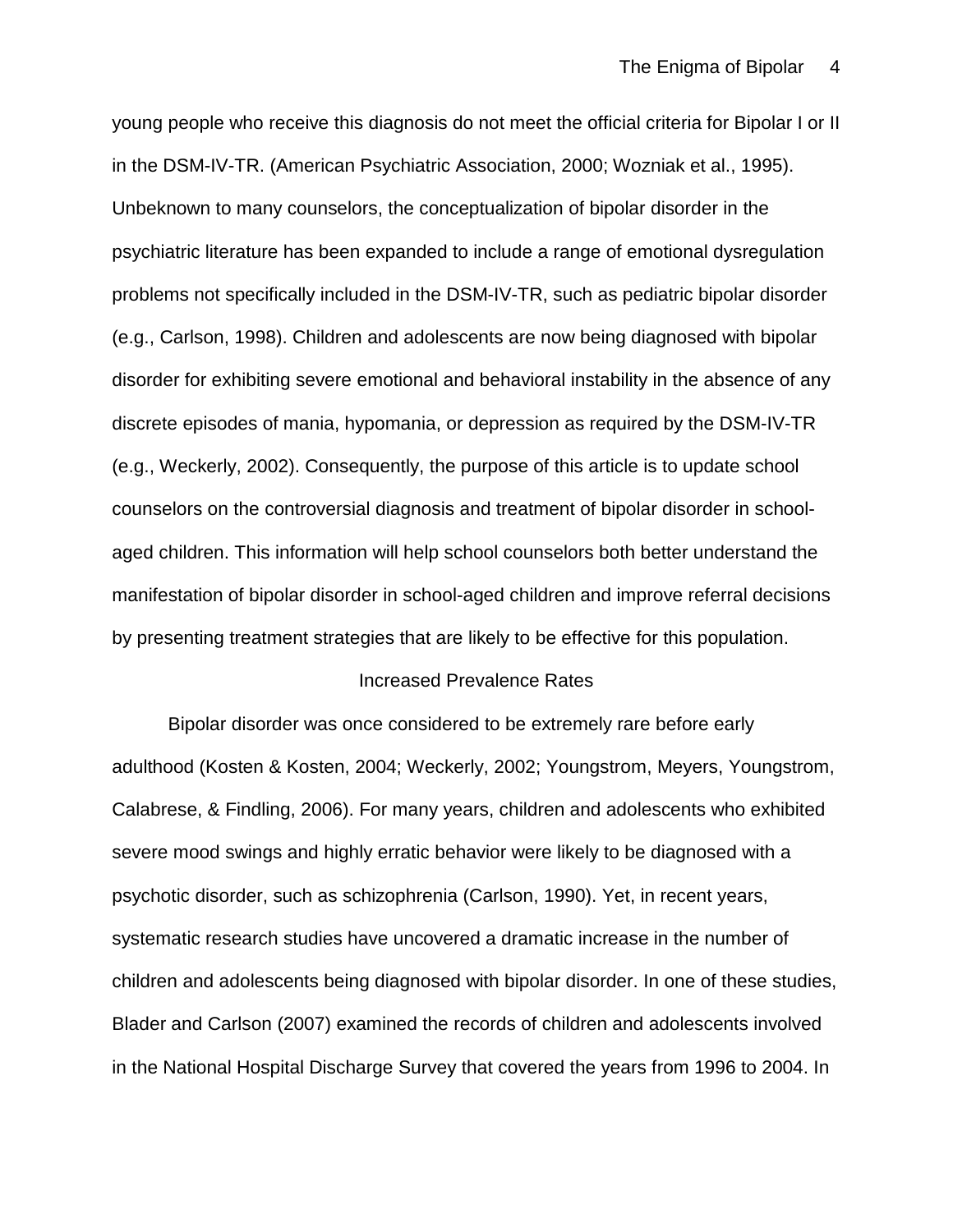1996, only 10% of young people were discharged from hospitals with a diagnosis of bipolar disorder, a figure that rose to 34% just 10 years later. In another recent study, Moreno et al. (2007) compared the number of office-based visits for bipolar disorder among physicians who participated in the National Ambulatory Care Survey between 1995-1996 and 2002-2003. They found that the number of office visits by children and adolescents for bipolar disorder increased nearly 4000% during this time frame. Physicians are not alone in discovering more cases of bipolar disorder. Parents and teachers, fueled by information reported in the popular press and internet, are also increasingly finding bipolar disorder in their students and children, respectively (McClure, Kubiszyn, & Kaslow, 2002).

Several explanations have been put forth to account for the increased diagnosis of bipolar disorder in children and adolescents. Blader and Carlson (2007), who conducted the recent hospitalization study, hypothesized that the "growth in the rate of BD-diagnosed discharges might reflect a progressive 're-branding' of the same clinical phenomenon for which hospitalized children previously received different diagnoses" (p. 112). Along this line, Carlson (1998) suggested that the increased prevalence of bipolar disorder may be an unintended consequence of changing the diagnostic criteria for attention-deficit hyperactivity disorder (ADHD). He noted that many of the symptoms of pediatric bipolar disorder (e.g., affective instability, aggression) were once considered to be symptoms associated with ADHD. However, these symptoms were subsequently removed from the diagnostic criteria to improve diagnostic reliability. He speculated that those who do not fit the more restricted diagnostic criteria for ADHD are being diagnosed with bipolar disorder because a single diagnosis of ADHD fails to adequately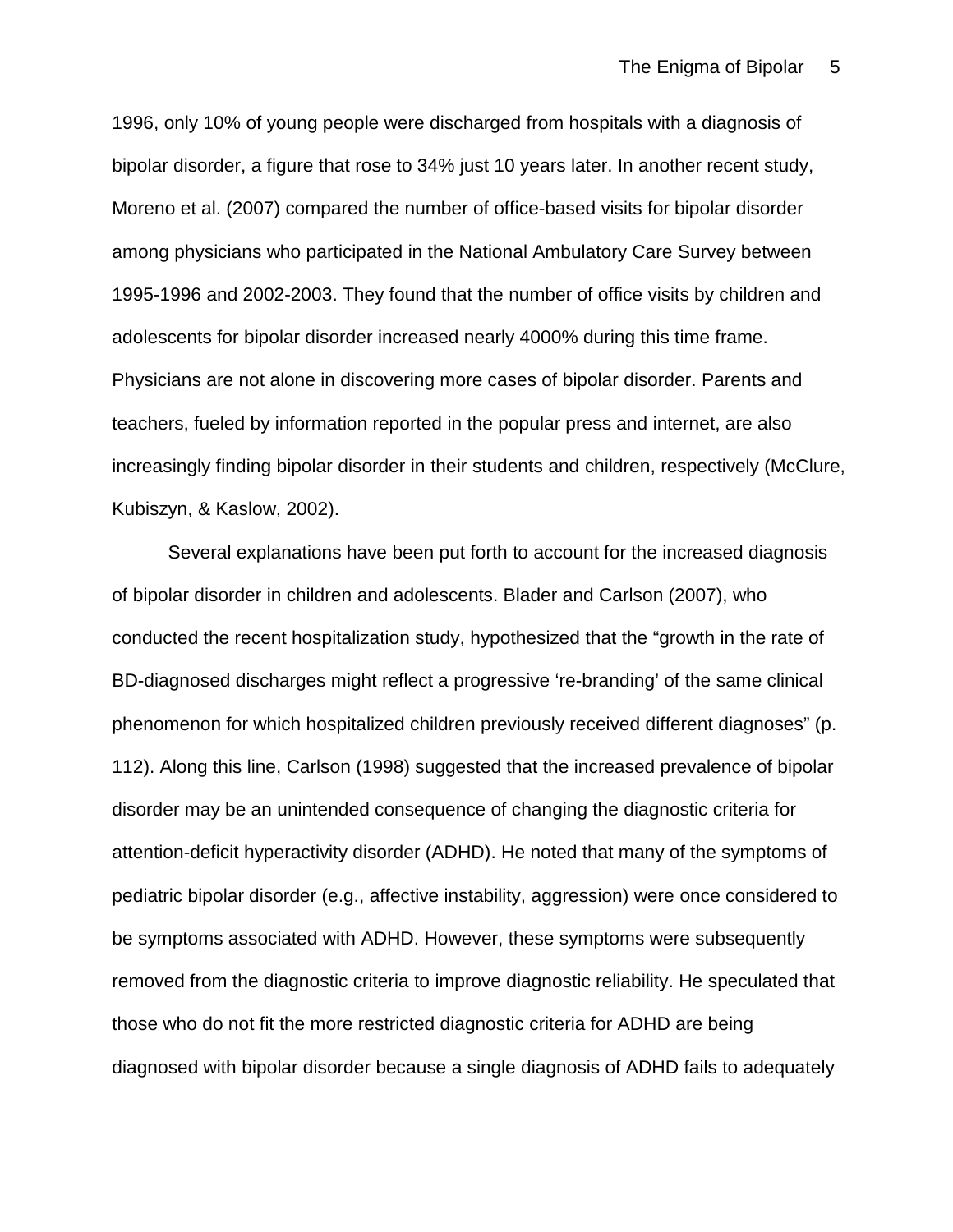capture the breadth of their problems. Others have attributed the rise in the diagnosis of bipolar disorder in children and adolescents to the availability of second-generation antipsychotics and newer mood-stabilizers that have been shown to be effective in treating severe irritability and aggression (e.g., Moreno et al., 2007). Because these medications are widely prescribed and FDA-approved for adults with bipolar disorder, perhaps physicians believe that a diagnosis of bipolar disorder is needed to justify prescribing these medications to young people who experience severe affective and behavioral instability.

### Controversies Associated With Pediatric Bipolar Disorder

Some researchers and clinicians have welcomed the increased recognition of pediatric bipolar disorder because of their belief that many young people with bipolar disorder were misdiagnosed in the past and, consequently, failed to receive effective treatment (e.g., Geller & Luby, 1997). However, others have argued that the pendulum has swung too far in the other direction in that bipolar disorder is now being diagnosed in many children and adolescents who do not actually have the disorder (Klein, Pine, & Klein, 1998; Weller, Calvert, & Weller, 2003). The experts on both sides of this debate agree that the children and adolescents who are being diagnosed with bipolar disorder do not meet the strict diagnostic criteria for bipolar disorder in the Diagnostic and Statistical Manual of Mental Disorders, 4<sup>th</sup> edition, test revision (DSM-IV-TR; American Psychiatric Association, 2000); however, they disagree as to how discrepancies from the diagnostic criteria should be treated.

The children and adolescents who are now being diagnosed with bipolar disorder differ from their adult counterparts in two fundamental areas: cycling patterns and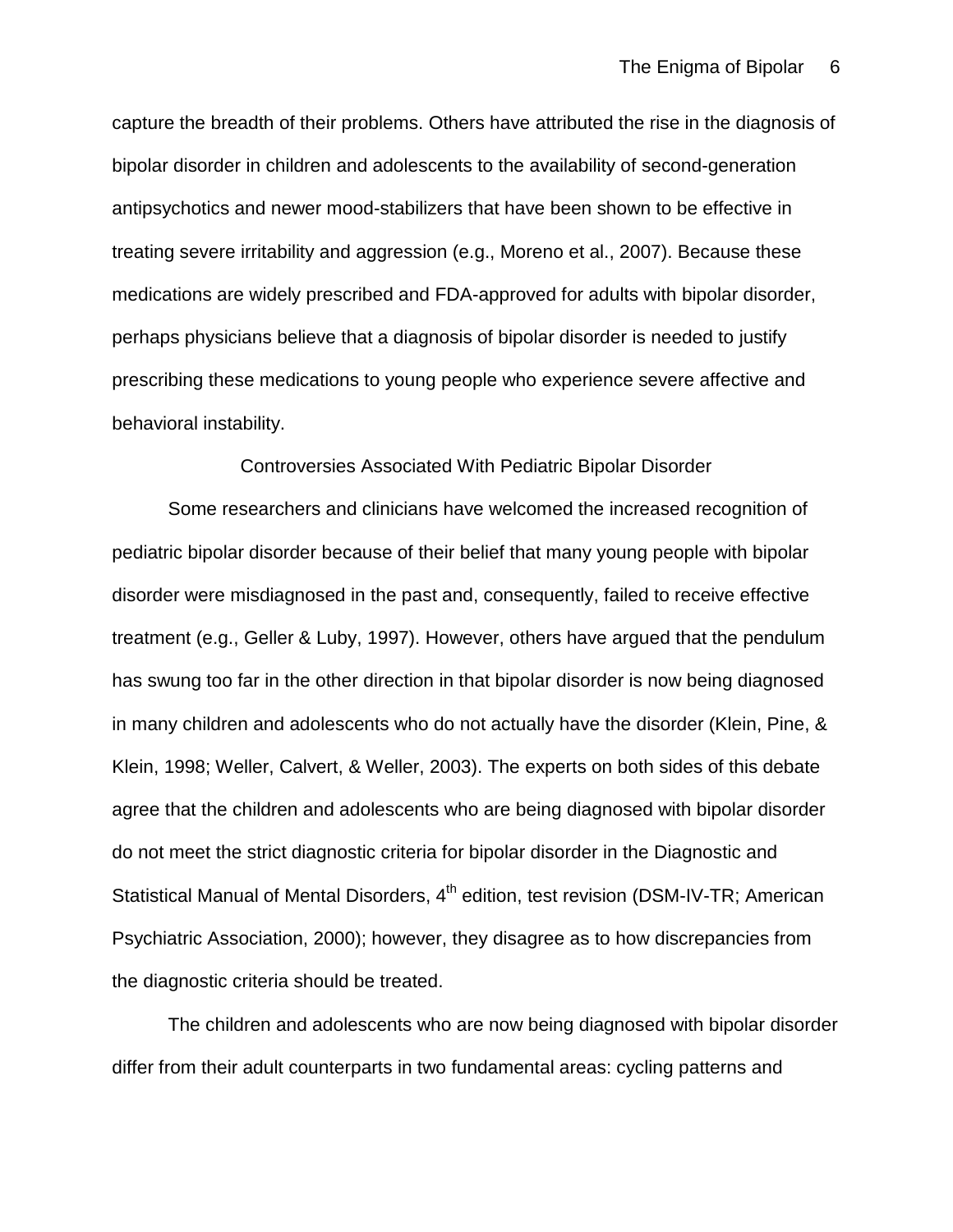symptom presentations. In the DSM-IV-TR (American Psychiatric Association, 2000), a manic episode is defined as an "abnormally and persistently elevated, expansive or irritable mood" that must be present for at least one week, unless hospitalization is required, together with three additional symptoms, such as "inflated self-esteem or grandiosity, decreased need for sleep, pressure of speech, flight of ideas, distractibility, increased involvement in goal-directed activities or psychomotor agitation, and excessive involvement in pleasurable activities with a high potential for painful consequences" (p. 357). Yet, the prototypical manifestation of bipolar disorder in which an individual experiences clear-cut episodes of mania/hypomania and depression, punctuated by periods of normal functioning, rarely occurs in children and adolescents (Carlson, Loney, Salisbury, & Volpe, 1998). Instead, most of the young people who receive this diagnosis experience moods shifts that change dramatically on a daily, or even hourly, basis (Leibenluft, Charney, Towbin, Bhangoo, & Pine, 2003). In addition to divergent cycling patterns, most of the young people diagnosed with bipolar disorder also exhibit a different constellation of symptoms from adults with the disorder. In the place of episodes of depression and mania/hypomania, children and adolescents diagnosed with bipolar disorder are more likely to experience *chronic affective and behavioral instability* characterized by severe irritability, temper tantrums, aggressive behavior, impulsivity, and hyperactivity (Biederman, Mick, Faraone, & Wozniak, 2004; Hamrin & Pachler, 2007; Weckerly, 2002).

While acknowledging these discrepancies from the standard diagnostic criteria, proponents of the pediatric bipolar designation contend that the current definition of bipolar disorder in the DSM-IV-TR (American Psychiatric Association, 2000) is too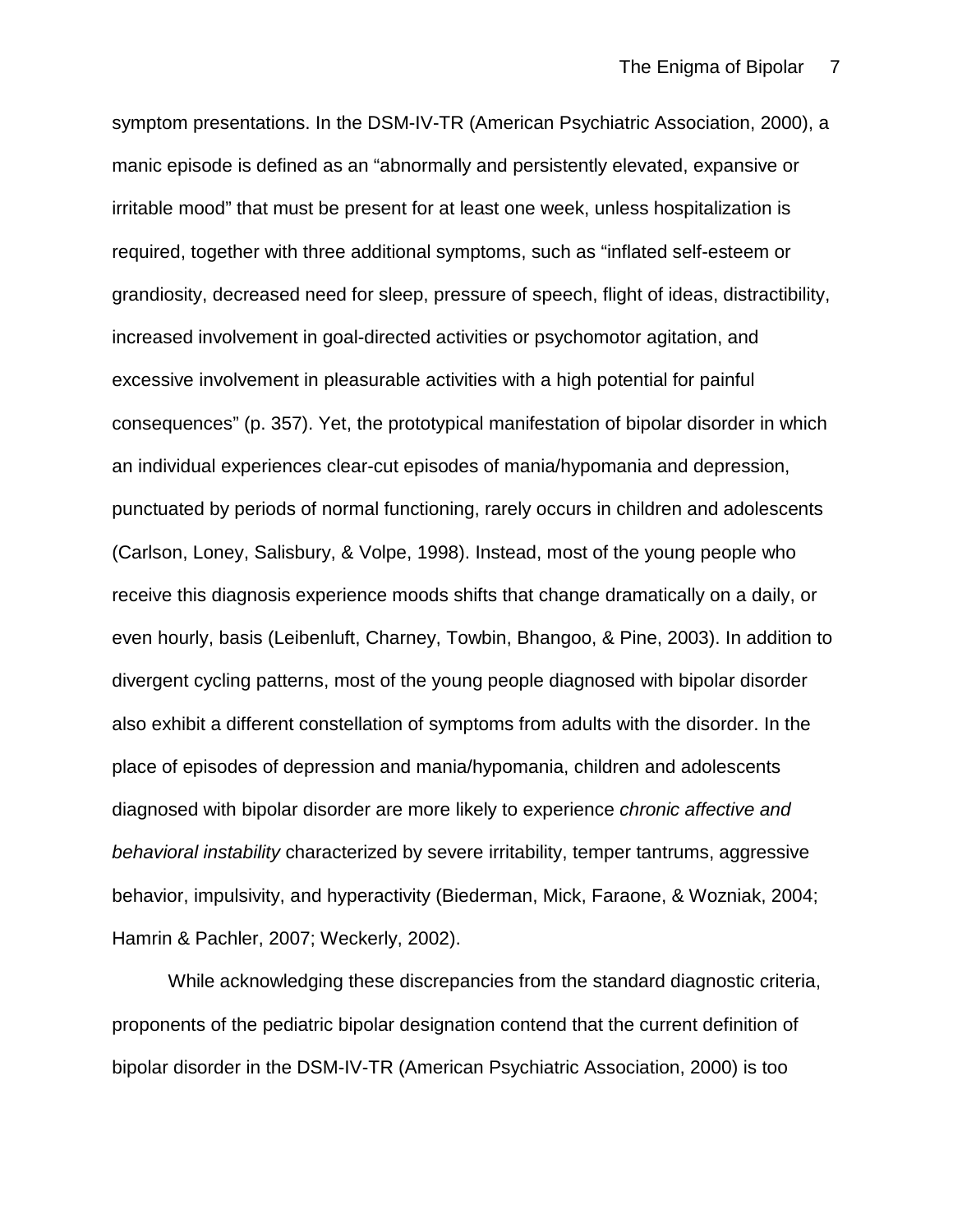narrow and fails to account for how bipolar disorder is manifested differently across the lifespan (e.g., Geller & Luby, 1997; Weller et al., 2003). They argue that although the DSM-IV-TR formally recognizes developmental differences in the experience of depression for children and adolescents (i.e., more irritability than sadness), it does not acknowledge any differences in the experience of bipolar disorder for this age group. Furthermore, it appears that the *atypical* manifestations of bipolar disorder experienced by children and adolescents may not be that atypical after all (Weckerly, 2002). Like their younger counterparts, many adults with bipolar disorder do not neatly match the DSM-IV-TR criteria either. For example, McElroy et al. (1992) found that about 30% of adults with bipolar disorder primarily experience mixed episodes rather than clear-cut episodes of mania in which euphoria and grandiosity dominate. Along this line, Youngstrom, Birmaher, and Findling (2008) make the case that the extremely rapid cycling patterns exhibited by children and adolescents with bipolar disorder should be classified as mixed episodes rather than ultrarapid (5-364 episodes a year) or ultradian cycling (>365 episodes a year). Studies such as these suggest that mixed mood episodes might be more common than the traditional manic episodes emphasized in the DSM-IV-TR and abnormal psychology textbooks.

As already mentioned, this expanded conceptualization of bipolar disorder is not shared by all, and opponents also have research that calls into question the validity of a bipolar disorder diagnosis in children and adolescents (e.g., Klein et al., 1998). Severe irritability, one of the hypothesized features of pediatric bipolar disorder, is also one of the most controversial (Rich & Leibenluft, 2006). Although the DSM-IV-TR (American Psychiatric Association, 2000) recognizes irritability as a symptom of mania, critics point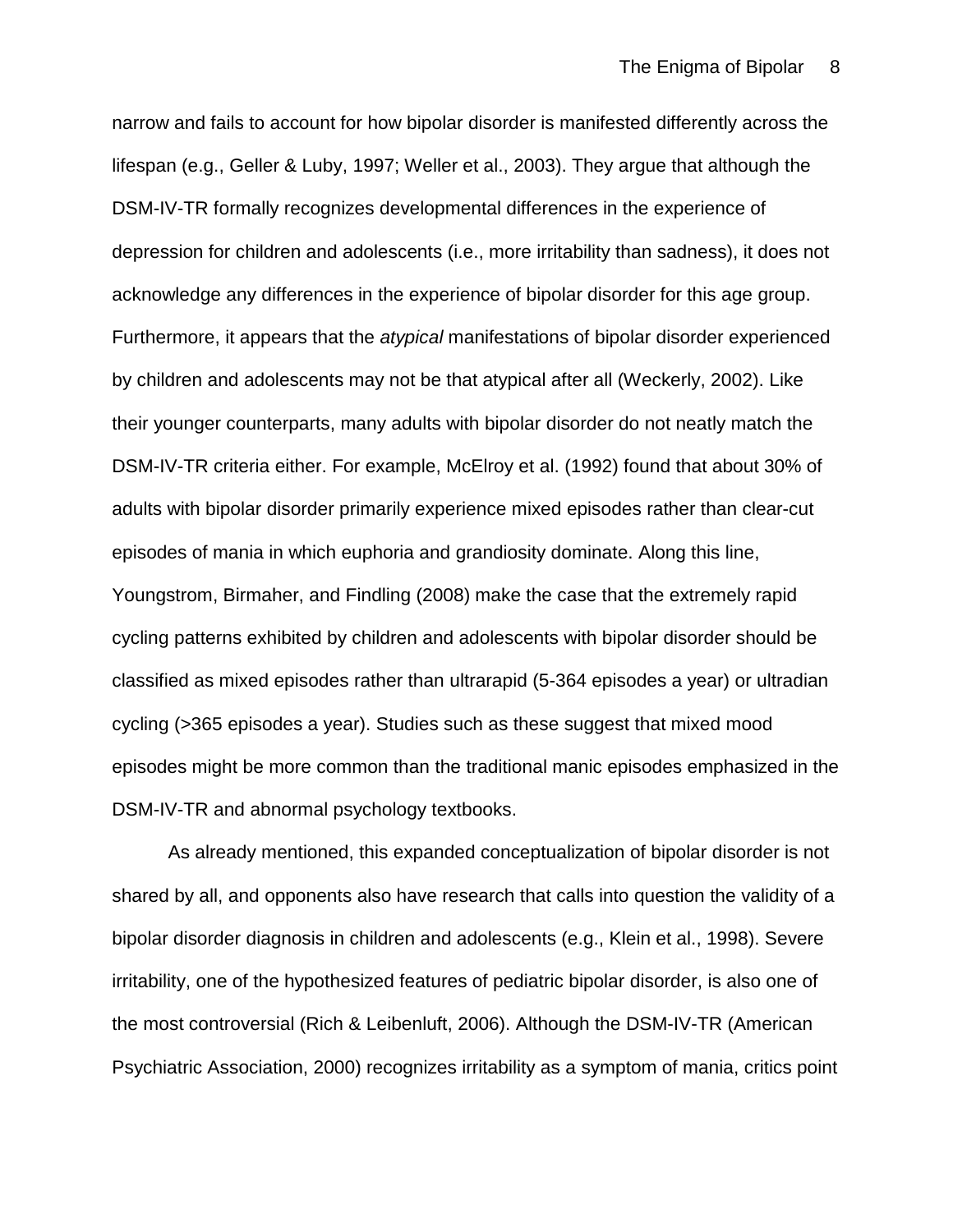out that irritability is not unique to mania as it can also be a symptom of a depressive disorder, a pervasive developmental disorder, an anxiety disorder, or even a disruptive behavior disorder (Leibenluft et al., 2003; McClure et al., 2002; Rich & Leibenluft, 2006). Research casts doubt on the diagnostic value of irritability in identifying a child or adolescent with bipolar disorder. For example, Geller et al. (2002) found that irritability was not helpful in discriminating bipolar disorder from ADHD because this symptom was so common in both diagnostic groups. Excluding irritability from the definition of mania or hypomania would dramatically reduce the number of children and adolescents diagnosed with bipolar disorder. In a study conducted by Wozniak et al. (1995), 77% of the children in their sample met criteria for bipolar disorder because of extreme irritability, while only 5% meet criteria because of traditional symptoms of mania (e.g., euphoria, grandiosity). While severe irritability is a serious problem that demands treatment, it is debatable whether bipolar disorder should be diagnosed in children and adolescents who present with severe irritability in the absence of other traditional symptoms of mania or hypomania.

Recent findings from longitudinal research raise additional concerns about the validity of bipolar disorder diagnoses in children and adolescents. Preliminary research indicates that many of the young people who have been diagnosed with bipolar disorder will not carry this diagnosis into adulthood, but instead receive subsequent diagnoses of major depressive disorder, substance use disorders, and personality disorders in adulthood (e.g., Carlson & Meyer, 2006; Post & Kowatch, 2006; Goldstein & Levitt, 2006). Although more research is definitely needed, it seems likely that many of the children and adolescents who are currently diagnosed with bipolar disorder will never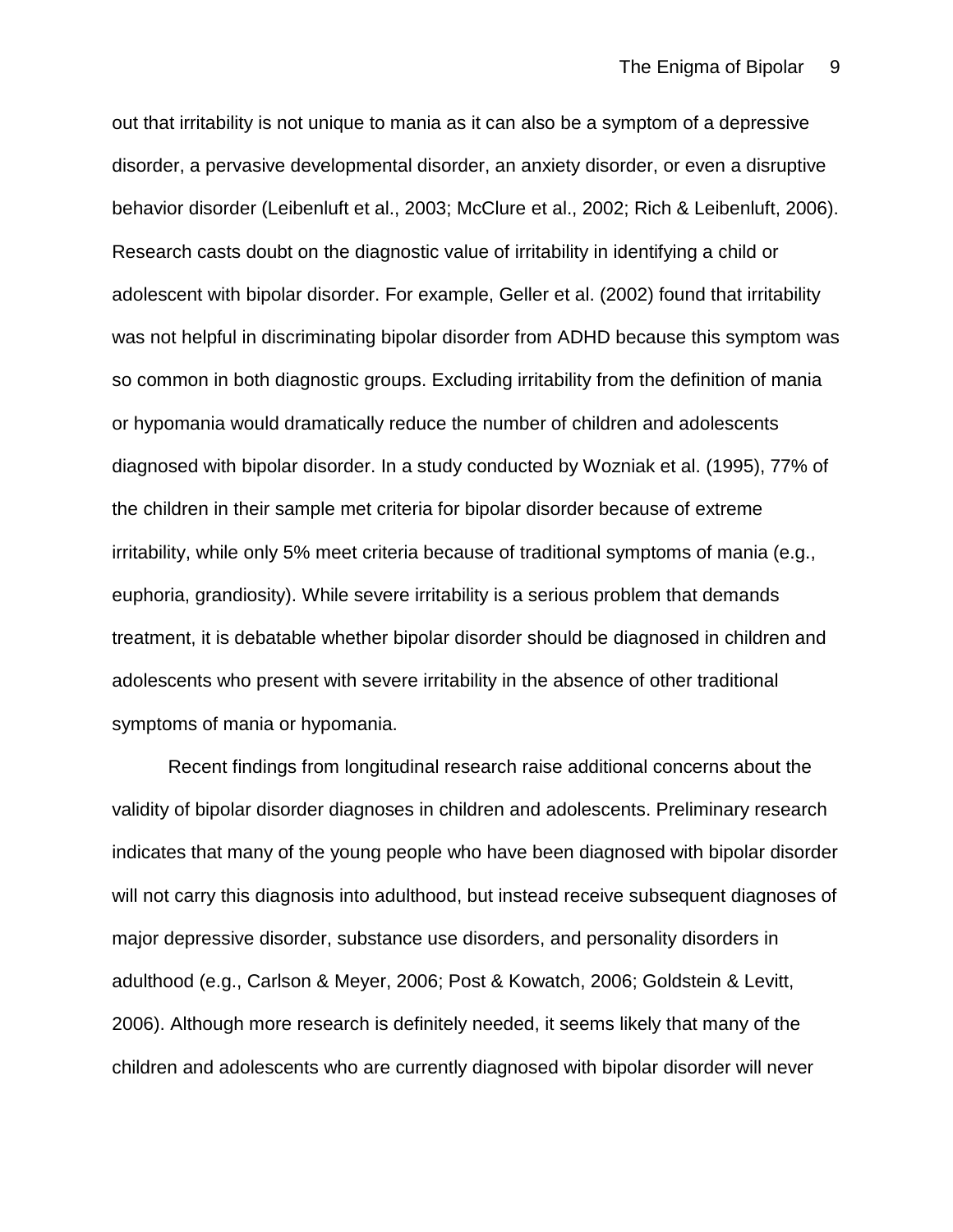experience the more prototypical forms of bipolar disorder I or II in adulthood (Youngstrom et al., 2006). Such findings raise serious questions about the hypothesized developmental differences in the manifestation of bipolar disorder.

Additional questions about the validity of pediatric bipolar disorder arise when clinicians attempt to distinguish bipolar disorder from other disorders with similar presentations. Affective and behavior instability are not unique to bipolar disorder as these symptoms are commonly associated with attention-deficit hyperactivity disorder (ADHD), oppositional defiant disorder (ODD), conduct disorder (CD), schizophrenia, substance use disorders, pervasive developmental disorders, and early-onset personality disorders (Biederman et al., 1996; Geller & Luby, 1997; Kutcher, Marton, & Korenblum, 1990; Papolos, 2003; Weckerly, 2002). Furthermore, researchers have found that pediatric bipolar disorder is highly co-morbid with ADHD, ODD, and CD (e.g., Faedda, Baldessarini, Glovinsky, & Austin, 2004; Spencer et al., 2001), which casts further doubt as to the validity and distinctiveness of pediatric bipolar as a new diagnostic entity.

### Alternative Conceptualizations of Bipolar Disorder

As this review indicates, there is currently a lack of consensus as to how to categorize those children and adolescents who present with extreme affective and behavioral instability in the absence of clear-cut episodes of mania or hypomania. One side (e.g., Biederman et al., 2004) recommends expanding our conceptualization of bipolar disorder to accommodate this clinical population, while the other side (e.g., Klein et al., 1998) contends that these young people are experiencing problems that are too divergent from bipolar disorder to receive the same diagnosis. Leibenluft et al. (2003)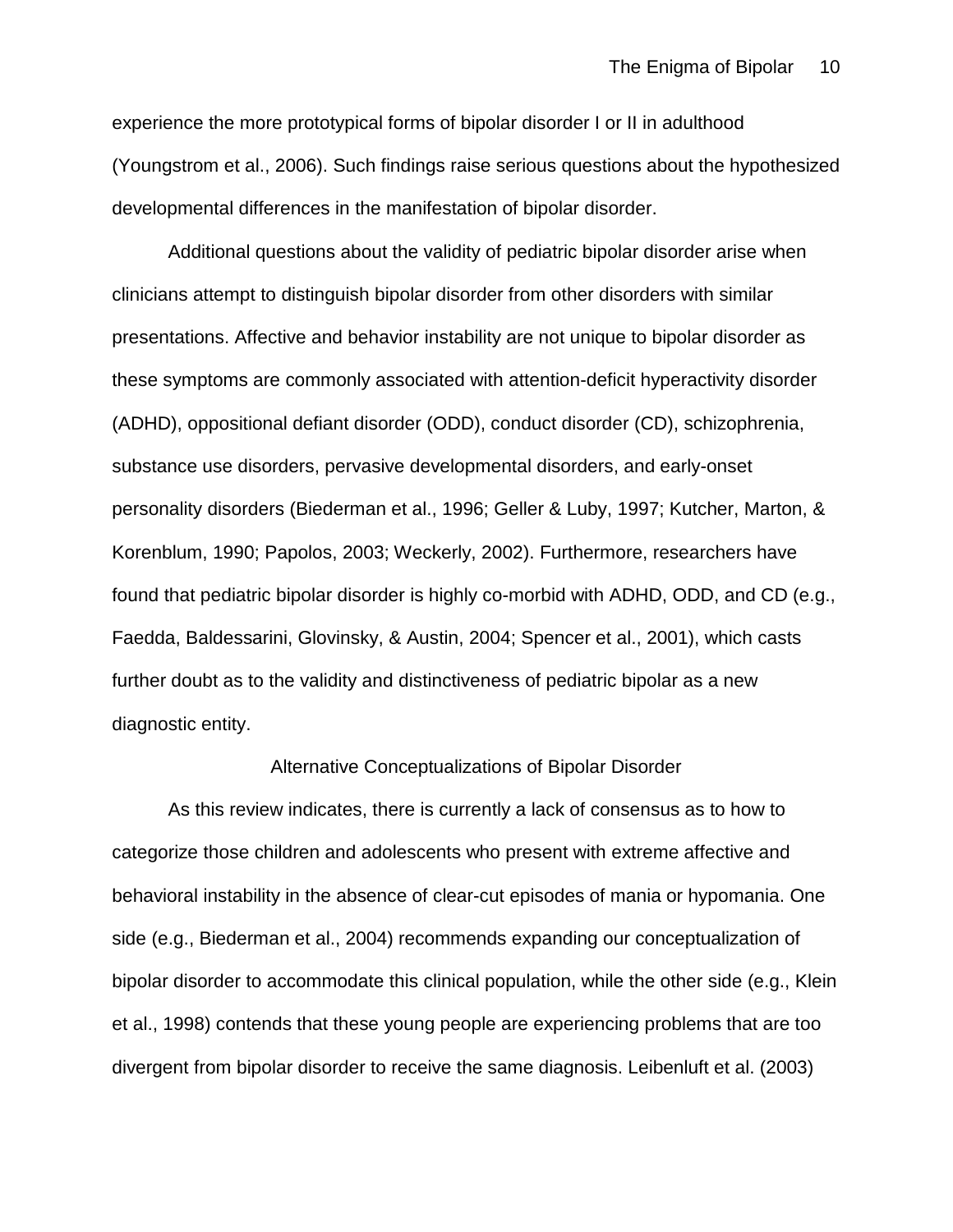developed a new taxonomy for this population that includes three subtypes of juvenile mania. The first subtype, *narrow phenotype*, refers to those children and adolescents who meet the conventional diagnostic criteria for mania or hypomania in the DSM-IV-TR. The second subtype, *intermediate subtype*, refers to those who experience either traditional symptoms of hypomania for less than a week [*(hypo)mania not otherwise specified*] or who experience discrete episodes of irritability [*irritable (hypo)mania*]. The final subtype, *severe mood and behavioral dysregulation*, refers to those children and adolescents who exhibit the following symptoms: irritability, high reactivity to negative events, aggressive behavior, low frustration tolerance, and agitation. Those who fall into this third category typically experience chronic emotional and behavioral problems without any significant periods of normal mood or adequate psychosocial functioning.

Though still an experimental diagnosis, subsequent research has provided some support for the validity of this third subtype. Brotman et al. (2006) used a modified version of this subtype, which they called *severe mood dysregulation*, to evaluate the nature, correlates, and developmental course of affective instability among adolescents in the Great Smoky Mountain Community Sample. They found that 3.3% of the sample satisfied diagnostic criteria for this new classification, which they noted exceeds the prevalence rate for both major depressive and bipolar disorder in this age group. Consistent with the research on pediatric bipolar disorder, the three most common comorbid disorders associated with this subtype were ADHD (27%), conduct disorder (26%), and oppositional defiant disorder (25%). They also found that severe emotional dysregulation in adolescence may be a precursor to chronic major depression in adulthood rather than bipolar disorder. In another study, Leibenluft, Cohen, Gorrindo,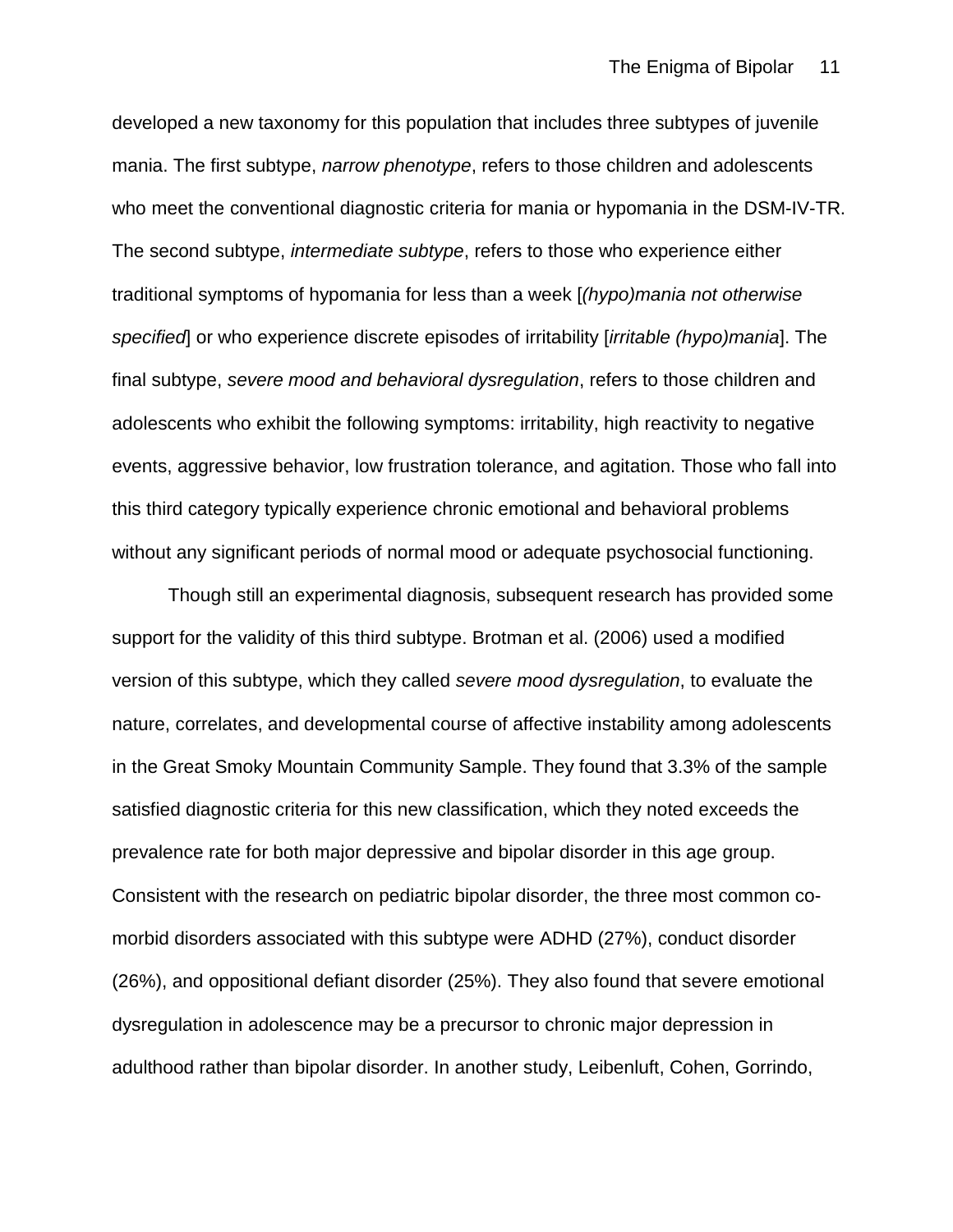Brook, and Pine (2006) examined the longitudinal course of chronic and episodic irritability in a sample of approximately 700 individuals who had been tracked from early adolescence to early adulthood. They found that *episodic* irritability during early adolescence predicted bipolar disorder, generalized anxiety disorder, and phobias during late adolescence and early adulthood, whereas *chronic* irritability predicted diagnoses of disruptive behavior disorders and major depressive disorder.

### Recommended Treatment Strategies

### *Pharmacotherapy*

Medication is considered to be the first line of treatment for children and adolescents diagnosed with bipolar disorder. Historically, lithium has been considered to be the drug of choice for managing classical mania in adults with bipolar disorder (Hamrin & Pachler, 2007). Given this track record, lithium subsequently gained formal FDA approval for the treatment of mania in children and adolescents. However, this approval was granted based on its effectiveness with adults, not from any demonstrable effectiveness with children and adolescents with bipolar disorder (Smarty & Findling, 2007). In fact, very little evidence supports the use of lithium in treating children and adolescents with bipolar disorder (e.g., Singh, Pfeifer, Barzman, Kowatch, & Delbello, 2007), which should not be surprising given the substantial differences in symptom presentation and cycling patterns between young people and adults diagnosed with bipolar disorder.

The pharmacological treatment of pediatric bipolar disorder can become quite complicated, and frequently those diagnosed with the disorder endure multiple medication trials before finding a medication formula that works. A panel convened by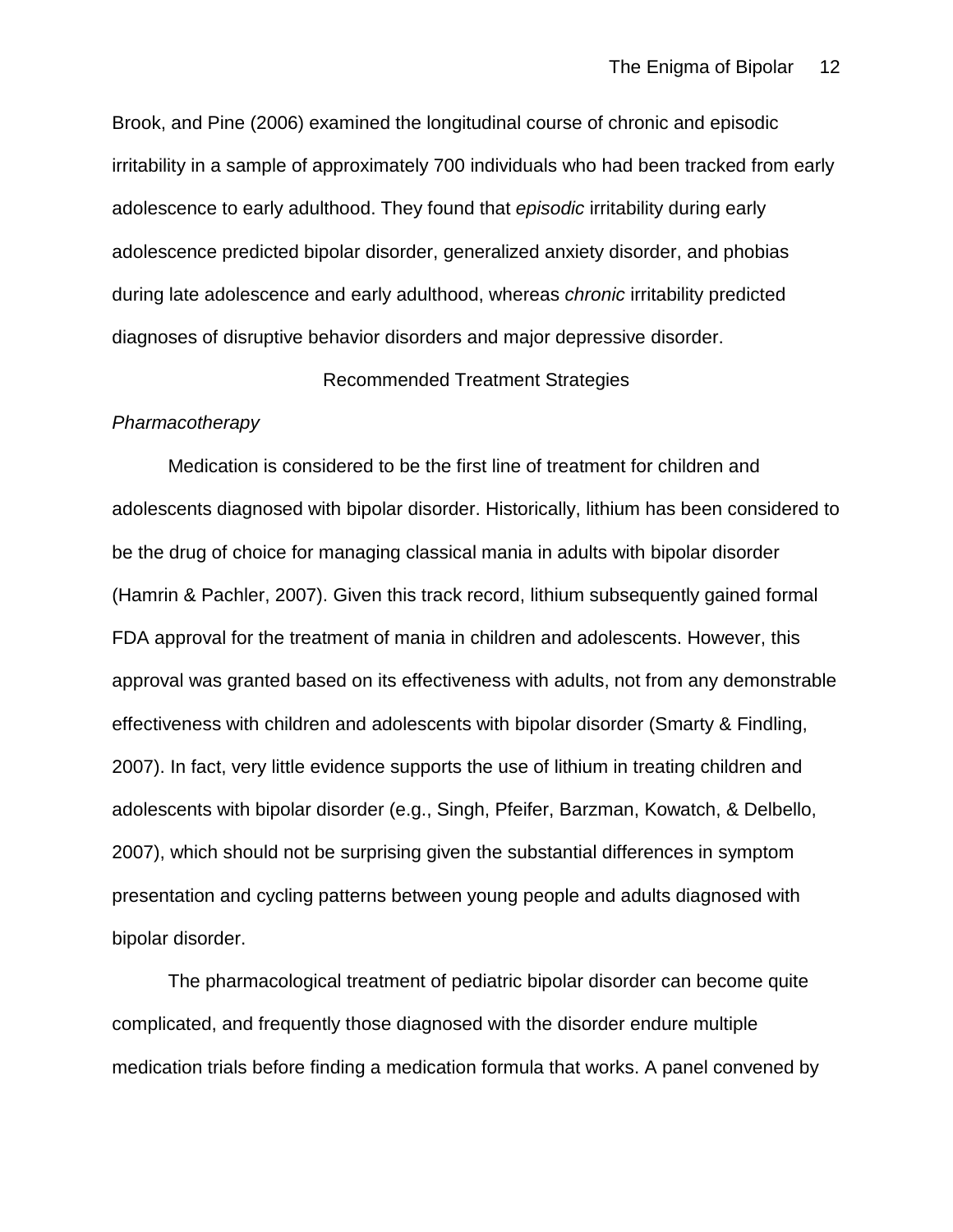the Child and Adolescent Bipolar Foundation developed treatment guidelines for physicians who treat children and adolescents with bipolar disorder (Kowatch et al., 2005). For those young people who do not exhibit comorbid psychosis, the panel recommended that treatment start with either a mood stabilizer [e.g., lithium, divalproex acid (Depakote®), carbamazepine (Tegretol®)] or an atypical anti-psychotic [e.g., risperidone (Risperdal®), olanzapine (Zprexa®), clozapine (Clozaril®), quetiapine (Seroquel®)]. Other experts have recommended treatment commence with one of the newer, atypical anti-psychotics (Biederman et al., 2000; Mick, Biederman, Faraone, Murray, & Wozniak, 2003), while Hamrin and Pachler (2007) suggested that combination treatments, whether a mood stabilizer plus an atypical antipsychotic or two mood stabilizers, hold the most promise in treating pediatric bipolar disorder.

Even after achieving some semblance of mood stabilization, many of the children and adolescents diagnosed with bipolar disorder continue to exhibit significant emotional and behavioral problems. Although supplementation with an antidepressant might seem reasonable for treating depressed mood and irritability, some physicians are concerned that the use of antidepressants, specifically the SSRI's, may induce or at least exacerbate emotional instability in those with pediatric bipolar disorder (e.g.,Pavuluri & Bishop, 2007). Ghaemi, Ko, and Goodwin (2002) even suggest that the copious use of antidepressants in the treatment of bipolar disorder may be responsible for the increased prevalence of rapid cycling bipolar disorder. However, other experts contend that these fears of inducing mania with SSRI's are exaggerated, and they suggest that many young people can experience better outcomes by judiciously incorporating these antidepressants into their treatment plans (Rich & Leibenluft, 2006).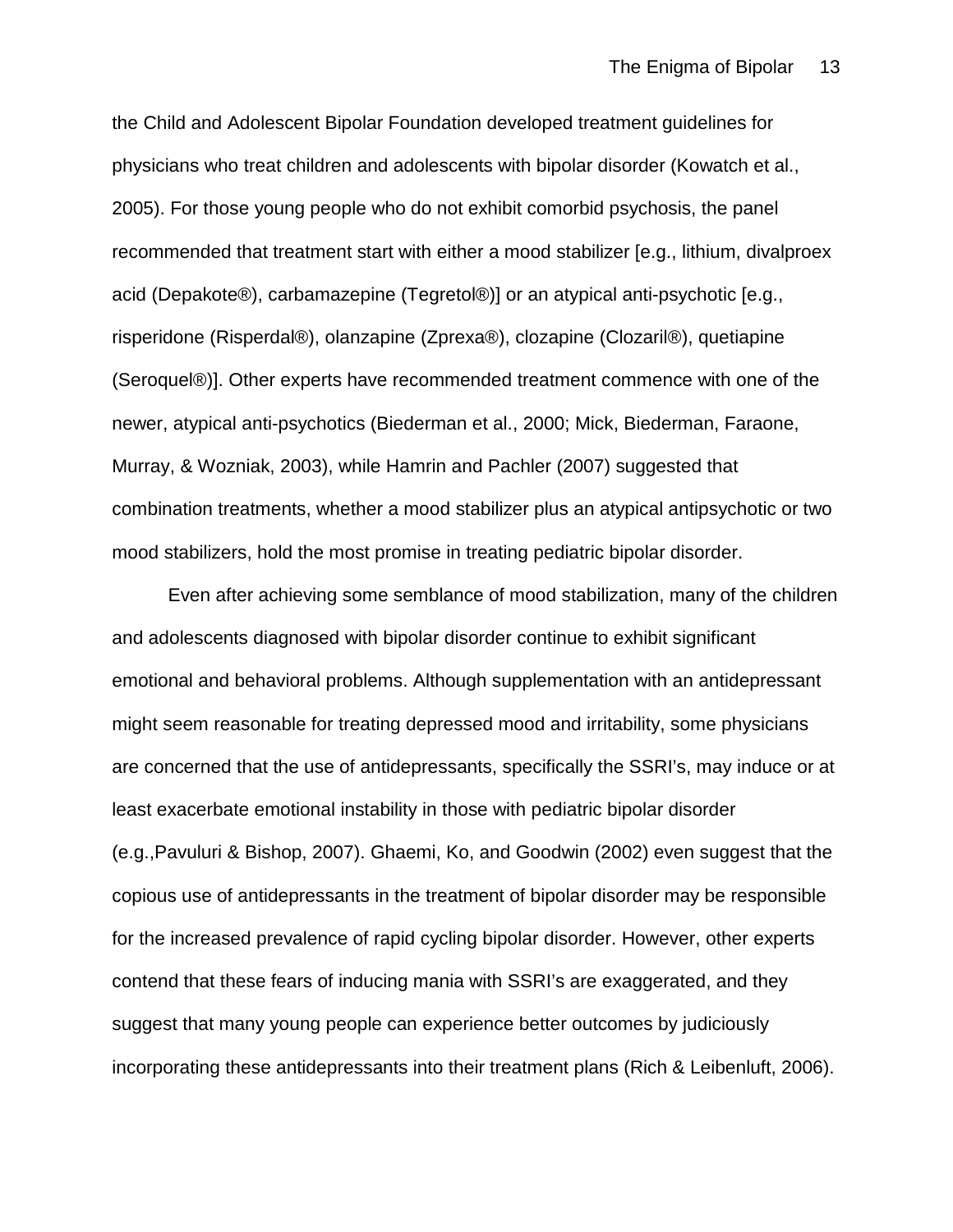Similar concerns have been voiced about the use of psychostimulants in treating comorbid ADHD. For those with both disorders, a sustained-release stimulant [e.g., methylphenidate (Concerta®)] may be helpful in managing symptoms of ADHD without exacerbating irritability or aggressive behavior (Hamrin & Pachler, 2007).

Though the aforementioned medications have brought much relief to those diagnosed with pediatric bipolar disorder and their families, several barriers limit the effectiveness of these treatments. First, for these medications to be effective, they need to be taken conscientiously, and regular blood tests may be needed to assure therapeutic blood levels (Hamrin & Pachler, 2007). Because many of the parents of these young people have similar problems themselves (e.g., inattention, emotional instability, inadequate psychosocial functioning), medication noncompliance and treatment dropout frequently occur (DelBello, Hanseman, Adler, Fleck, & Strakowski, 2007; Miklowitz et al., 2004). Second, many of the abovementioned medications produce intolerable side effects. The atypical anti-psychotics may cause extrapyramidal side effects (e.g., tremor, slurred speech, dystonia) and weight gain, while the anticonvulsants may cause "weight gain, nausea, sedation, dizziness, tremor, headache, visual disturbances, blood dyscrasias, elevated thyrotropin levels and alopecia [hair loss]" (Hamrin & Pachler, 2007, p. 49). Side effects such as weight gain and hair loss are especially problematic for adolescents who are frequently hypersensitive about their appearance. Finally, as it stands now, the pharmacological treatment of pediatric bipolar disorder remains more art than science. Unfortunately, many children and adolescents diagnosed with bipolar disorder are being treated with medications that have rather meager evidence of their effectiveness (McClure et al., 2002). Readers also should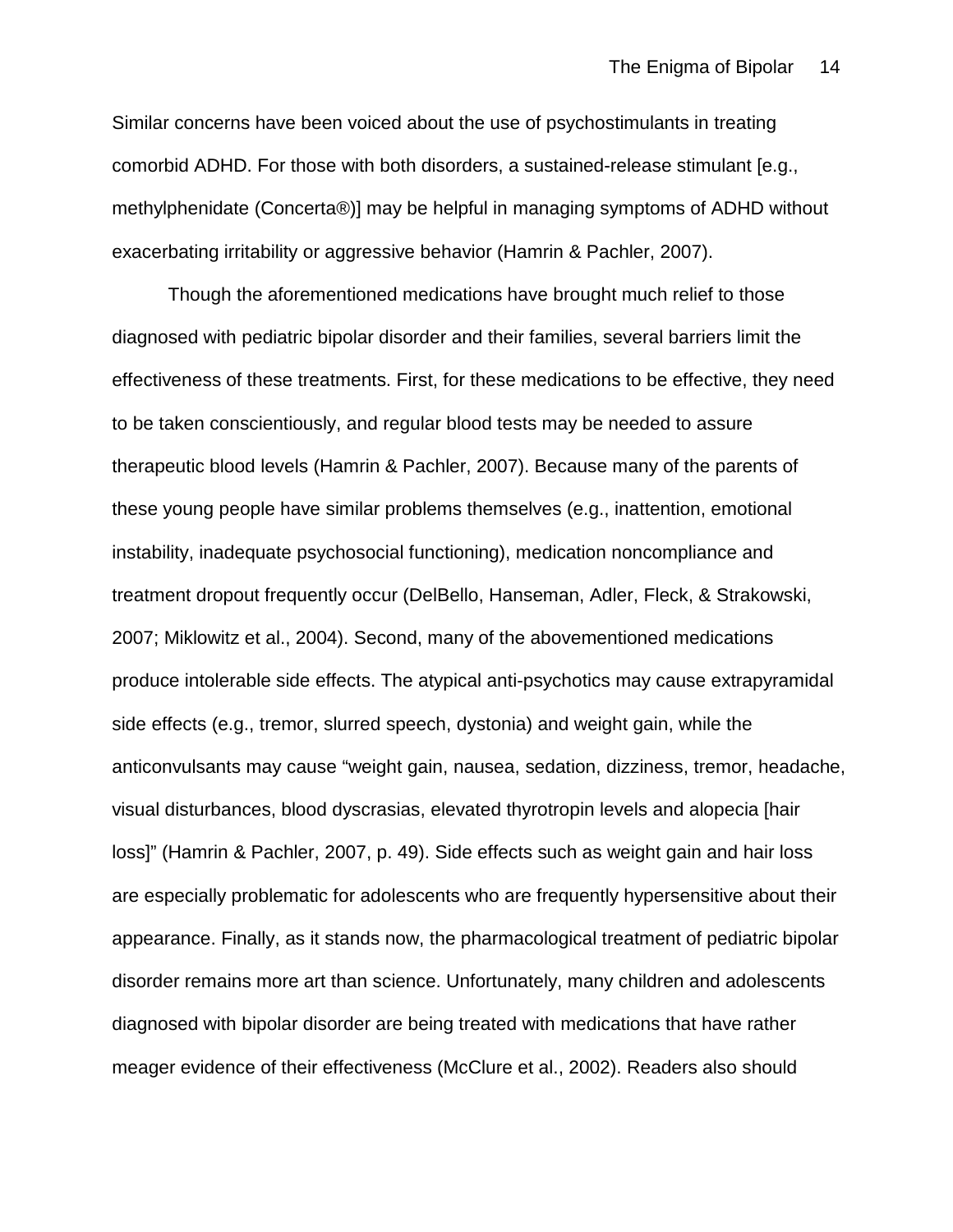keep in mind that this treatment literature suffers from a lack of controlled double-blind studies, and that most of the purported benefits of these medications come from case reports, chart reviews, and open-label trials (Smarty & Findling, 2007).

## *Counseling Interventions*

Although pharmacotherapy continues to be the first line of treatment, evidence is beginning to accumulate that demonstrates the added value of counseling interventions in treating pediatric bipolar disorder. One of the most useful interventions that mental health counselors can offer young people and their families is the Family-Focused Psychoeducational Treatment Model (Miklowitz et al., 2004), which incorporates both psychoeducation and skills training. Counseling interventions may also be effective in directly treating the symptoms of pediatric bipolar disorder and comorbid conditions. McClure et al. (2002) suggested that cognitive-behavioral therapy may be helpful in treating pediatric bipolar disorder given its track record in treating major depression and dysthymia in this age group. Furthermore, given the hypothesized relationship between borderline personality disorder and bipolar disorder (e.g., Paris, Gunderson, & Weinburg, 2007), interventions that have been shown to be effective in treating the former may also be helpful in treating the later. In support of this hypothesis, one recent pilot study found that dialectical behavior therapy was a useful adjunct to medication in the treatment of pediatric bipolar disorder (Goldstein, Axelson, Birmaher, & Brent, 2007). Finally, counseling interventions may also be useful in treating the comorbid disorders that frequently accompany pediatric bipolar disorder. There are a number of empiricallyvalidated psychosocial interventions to treat the disruptive behavior disorders that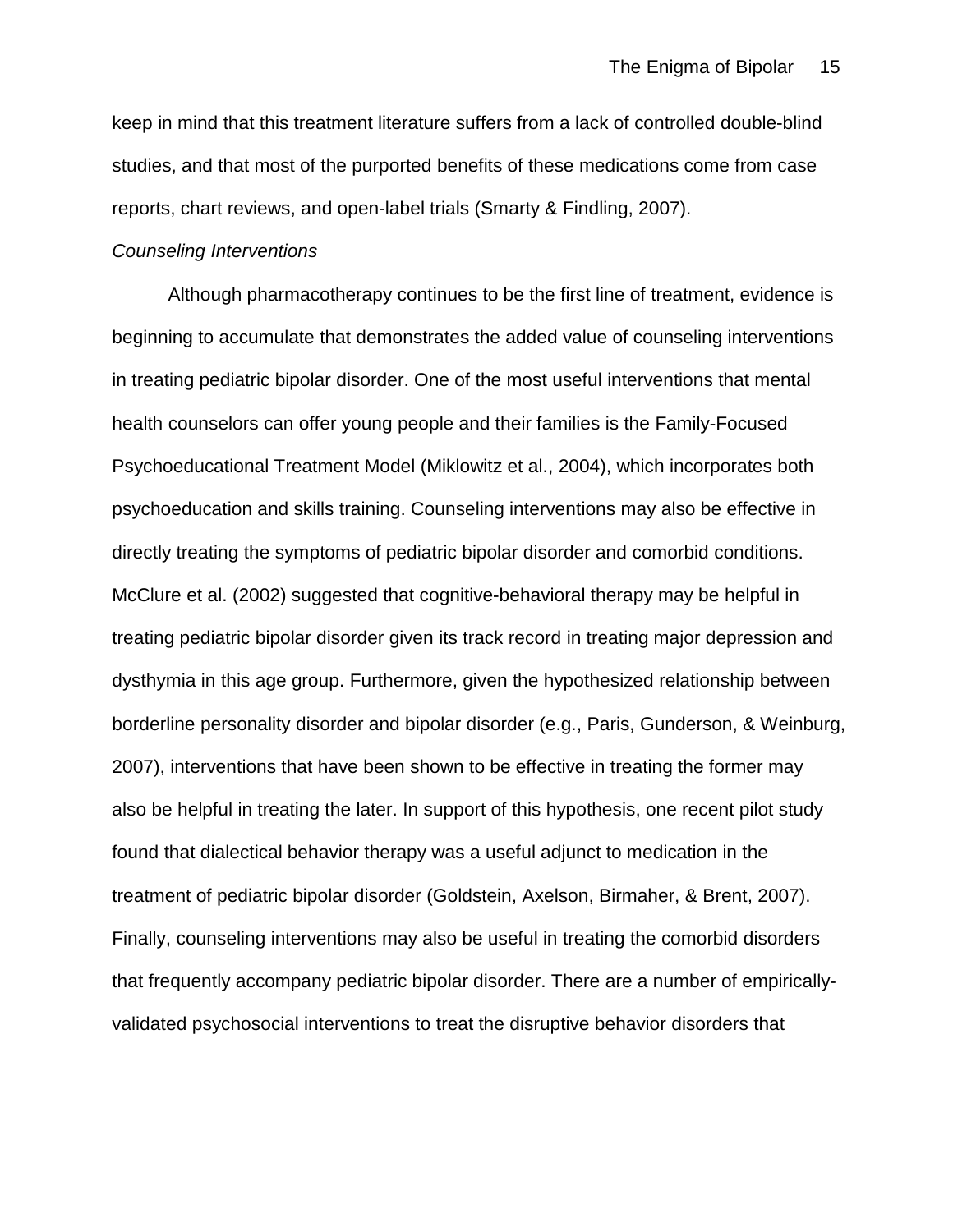frequently co-occur with pediatric bipolar disorder (see Christophersen & Mortweet, 2001; Kazdin & Weisz, 2003).

# Summary and Conclusions

Until recently, students who exhibited severe behavior problems were likely diagnosed with attention deficit hyperactivity disorder (ADHD), oppositional defiant disorder (ODD), or conduct disorder. Because these three disorders can be treated fairly well with psychosocial interventions (Kazdin, & Weisz, 2003), a referral to a nonmedical mental health professional (counselor, social worker, psychologist) would have been a reasonable decision in these situations. However, many pediatric psychiatrists have argued that the emotional and behavioral problems exhibited by many of these young people reflect a fundamental mood disorder, rather than a traditional behavioral disorder (e.g., Biederman et al., 2004). As an example of this paradigm shift, a roundtable convened by the National Institute of Mental Health (2001) recommend the use of *bipolar disorder NOS* for characterizing children and adolescents who exhibit severe emotional and behavioral instability in the absence of clear-cut episodes of mania or hypomania. From this framework, it is critical for school counselors to recognize potential symptoms of pediatric or early-onset bipolar disorder so referrals will be made for more specialized psychiatric services. Specifically, a diagnosis of pediatric bipolar disorder has prescriptive value by suggesting treatment strategies (e.g., mood stabilizers), which are likely to be effective for this population (Youngstrom et al., 2008).

However, not all mental health professionals have embraced this expanded conceptualization of bipolar disorder. Other experts in childhood psychopathology maintain that the problems experienced by these young people are too divergent from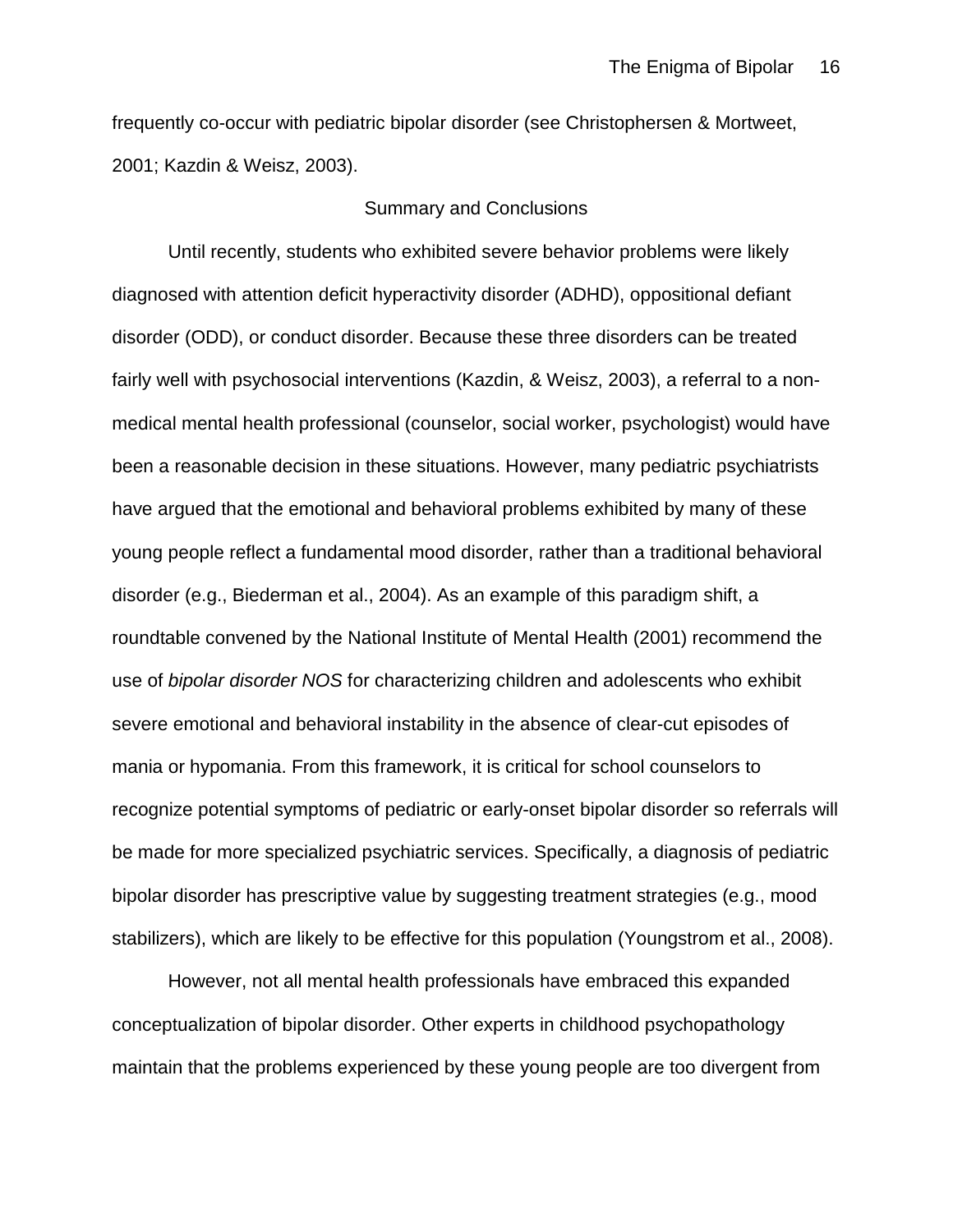the DSM-IV-TR criteria to justify a diagnosis of bipolar disorder. They also caution that bipolar disorder loses its meaning if it is applied to every possible manifestation of affective dysregulation (e.g., Klein et al., 1998). In addition to divergent symptom presentations from adults with bipolar disorder, research on the differential diagnosis and longitudinal course of pediatric bipolar disorder raises additional doubts as to the validity of this hypothesized diagnostic entity. The *severe mood and behavioral dysregulation* subtype proposed by Leibenluft et al. (2003) may provide a more accurate description of the emotional and behavioral problems experienced by many of those currently diagnosed with pediatric bipolar disorder, but it has not yet been established as a valid diagnostic code.

The treatment of severe emotional and behavioral instability in children and adolescents, whatever label it might be given, has proven to be very challenging. Lithium, the gold standard for managing mania in adults, has not been shown to be effective with younger individuals. The newer, atypical anti-psychotics and anticonvulsants appear to be effective in reducing irritability and agitation; yet, it is not uncommon for children and adolescents to suffer through numerous medication trials before finding some combination that works. Even when an effective combination is found, troublesome side effects and family noncompliance may limit the effectiveness of these treatments. Research on the effectiveness of counseling interventions in the treatment of bipolar disorder is also quite modest. Some evidence suggests that psychoeducation and skills-training programs are effective in helping young people and their families cope more effectively with the disorder, while cognitive-behavioral and dialectical behavior therapy may decrease depression and emotional instability,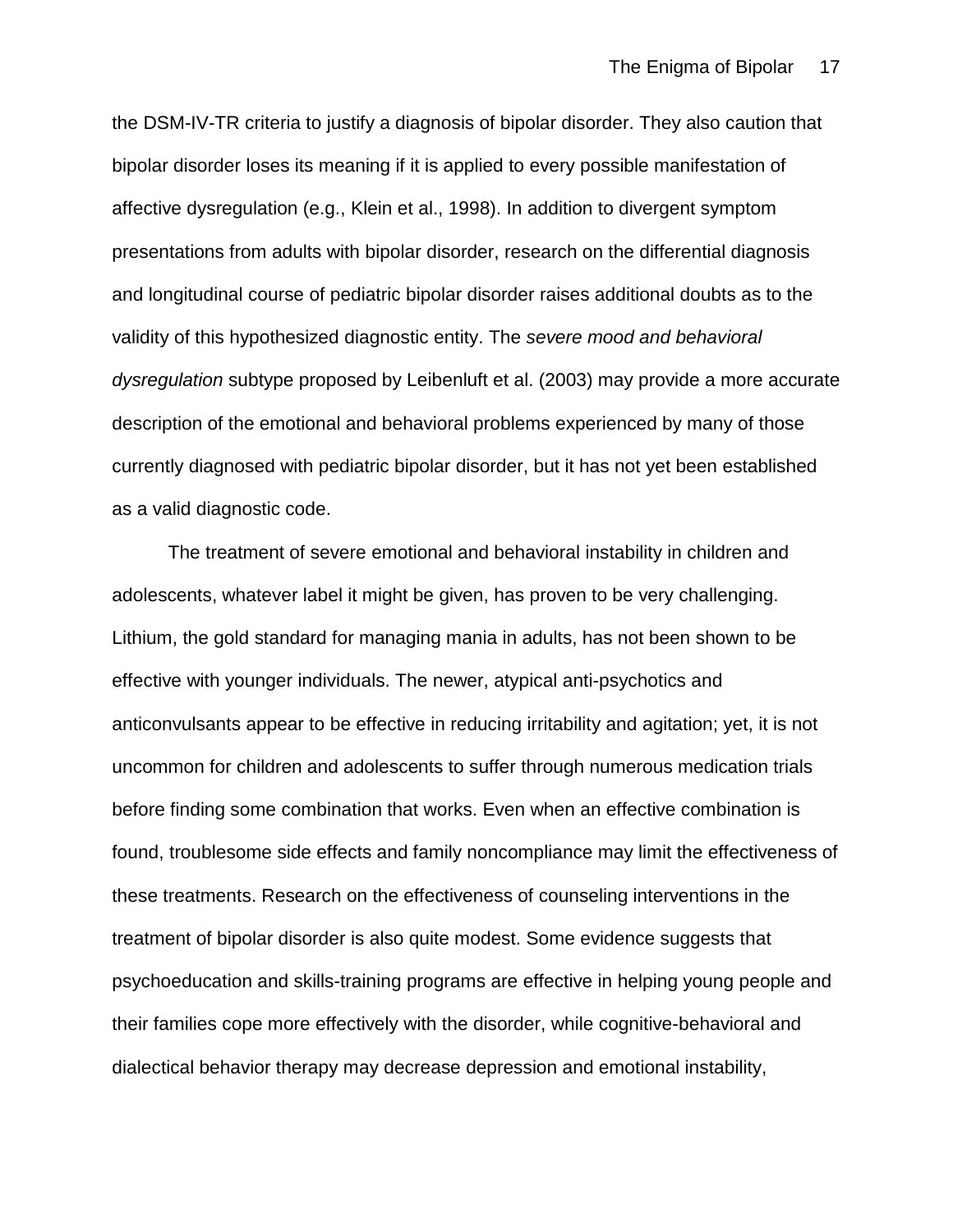respectively. Some have also endorsed the promise of early intervention programs in reducing the negative outcomes associated with the disorder (Biederman et al., 2000; Lewinsohn, Seeley, & Klein, 2003), but evidence of their effectiveness is basically nonexistent.

Research on the phenomenology and treatment of pediatric bipolar disorder is still in its infancy. In fact, systematic studies of bipolar disorder in this population did not commence until the 1970's (Chang & Steiner, 2003). Fortunately, during the past 10-15 years, research on the classification and treatment of pediatric bipolar disorder has proliferated. Given the advances made in just the last several years, there is reason to hope that continued research efforts will lead to both more valid diagnostic classifications and more effective treatments.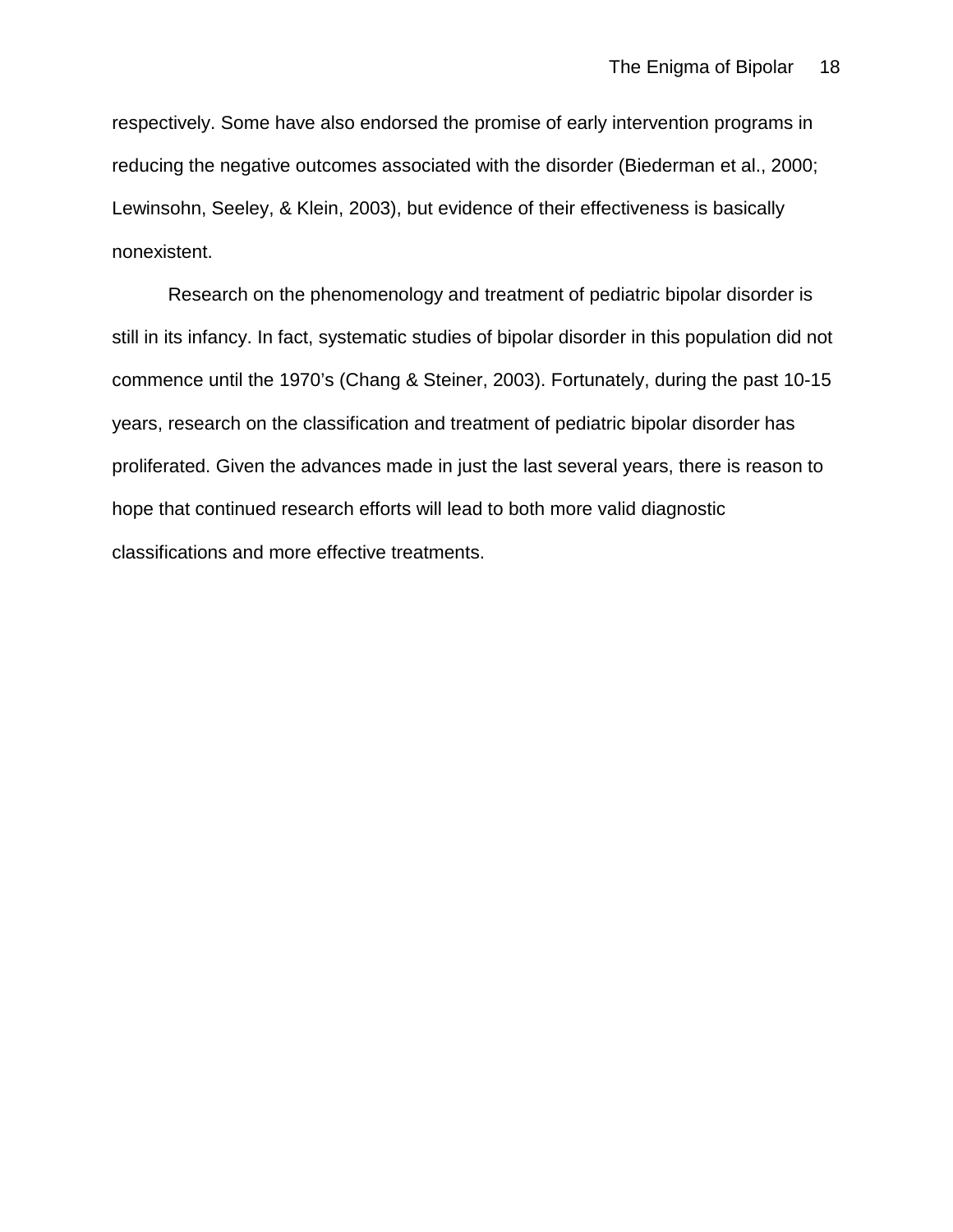#### References

- American Psychiatric Association. (2000). *Diagnostic and statistical manual of mental disorders* (4th ed., text revision). Washington, DC: Author.
- Bardick, A. D., & Bernes, K. B. (2005). A closer examination of bipolar disorder in school-age children. *Professional School Counseling, 9,* 72-77.
- Biederman, J., Faraone, S. V., Milberger, S., Jetton, J. G., Chen, L., Mick, E., et al. (1996). Is childhood oppositional defiant disorder a precursor to adolescent conduct disorder? Findings from a four-year follow-up study of children with ADHD. *Journal of the American Academy of Child and Adolescent Psychiatry, 35,*  1193-1204.
- Biederman, J., Mick, E., Faraone, S. V., Spencer, T., Wilens, T. E., & Wozniak, J. (2000). Pediatric mania: A developmental subtype of bipolar disorder. *Biological Psychiatry, 48,* 458-466.
- Biederman, J., Mick, E., Faraone, S. V., & Wozniak, J. (2004). Pediatric bipolar disorder or disruptive behavior disorder? *Primary Psychiatry, 11,* 36-41.
- Blader, J. C., & Carlson, G. A. (2007). Increased rates of bipolar disorder diagnoses among U.S. child, adolescent, and adult inpatients, 1996-2004. *Biological Psychiatry, 62,* 107-114.
- Brotman, M. A., Schmajuk, M., Rich, B. A., Dickstein, D. P., Guyer, A. E., Costello, E. J., et al. (2006). Prevalence, clinical correlates, and longitudinal course of severe mood dysregulation in children. *Biological Psychiatry, 60,* 991-997.
- Carlson, G. A. (1990). Child and adolescent mania—diagnostic considerations. *Journal of Child Psychology and Psychiatry, 31,* 331-341.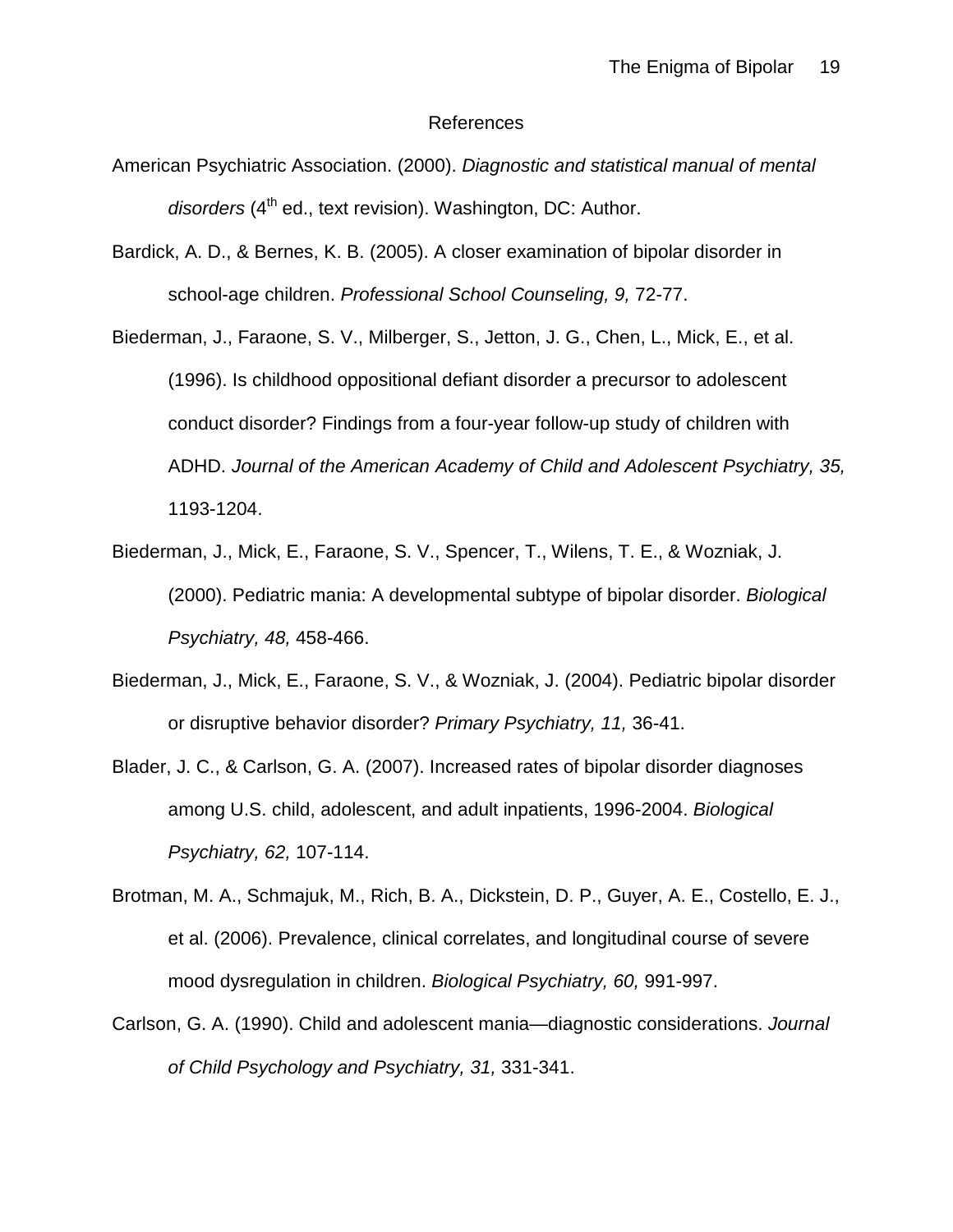- Carlson, G. A. (1998). Mania and ADHD: Comorbidity or confusion. *Journal of Affective Disorders, 51,* 177-187.
- Carlson, G. A., Loney, J., Salisbury, H., & Volpe, R. J. (1998). Young referred boys with DICA-P manic symptoms vs. two comparison groups. *Journal of Affective Disorders, 121,* 113-121.
- Carlson, G. A., & Meyer, S. E. (2006). Phenomenology and diagnosis of bipolar disorder in children, adolescents, and adults: Complexities and developmental issues. *Development and Psychopathology, 18,* 939-969.
- Chang, K., & Steiner, H. (2003). Offspring studies in child and early adolescent bipolar disorder. In B. Geller & M. P. Delbello (Eds.), *Bipolar disorder in childhood and early adolescence* (pp. 107-129). New York: Guilford.
- Christophersen, E. R., & Mortweet, S. L. (2001). *Treatments that work with children: Empirically supported strategies for managing childhood problems*. Washington, DC: American Psychological Association.
- DelBello, M. P., Hanseman, D., Adler, C. M., Fleck, D. E., & Strakowski, S. M. (2007). Twelve-month outcome of adolescents with bipolar disorder following first hospitalization for a manic or mixed episode. *American Journal of Psychiatry, 164,* 582-590.
- Faedda, G. L., Baldessarini, R. J., Glovinsky, I. P., & Austin, N. B. (2004). Pediatric bipolar disorder: Phenomenology and course of illness. *Bipolar Disorders, 6,* 305- 313.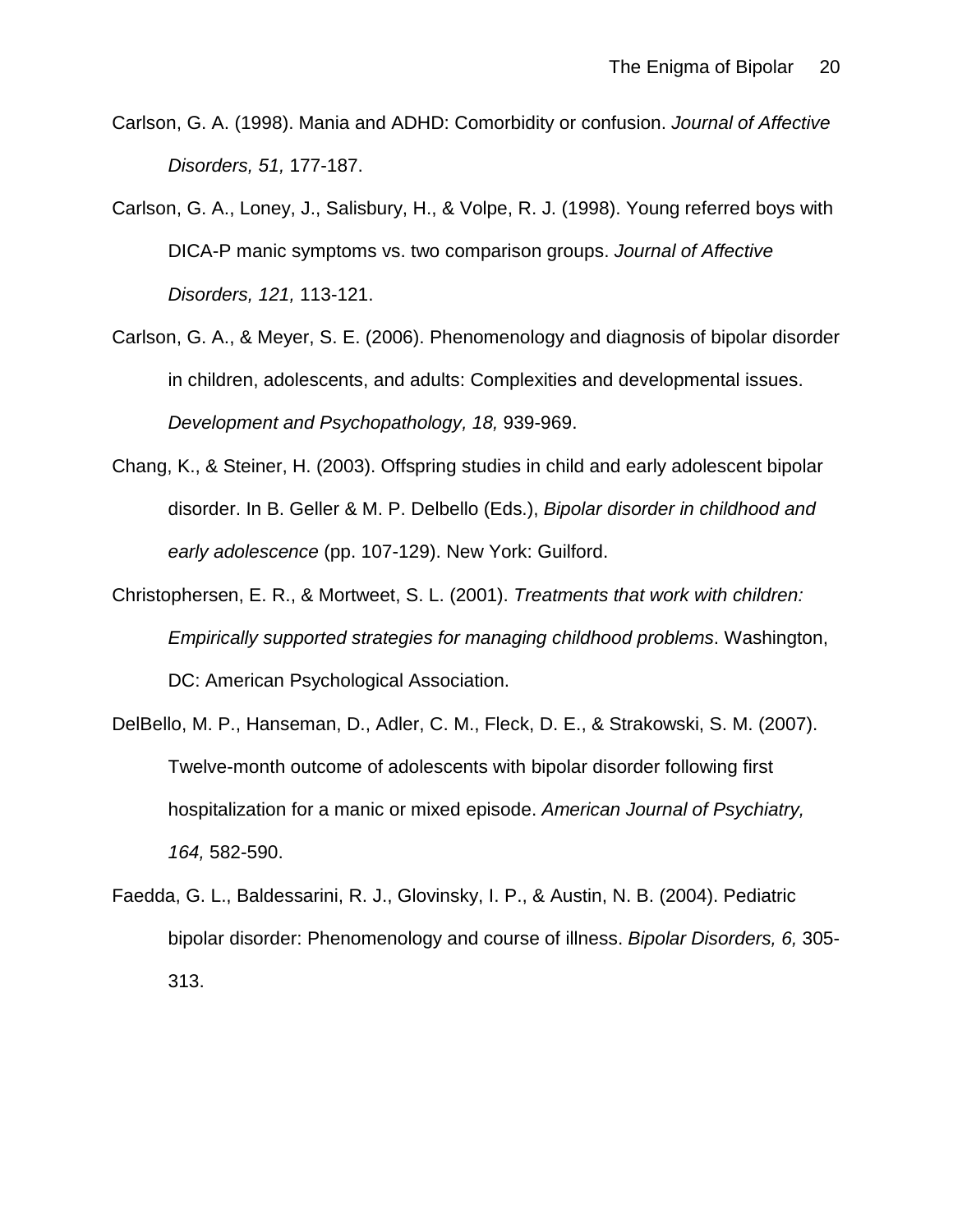- Geller, B., & Luby, J. (1997). Child and adolescent bipolar disorder: A review of the past 10 years. *Journal of the American Academy of Child and Adolescent Psychiatry, 36,* 1168-1176.
- Geller, B., Zimerman, B., Williams, M., DelBello, M. P., Bolhofner, K., Craney, J. L., et al. (2002). DSM-IV mania symptoms in a prepubertal and early adolescent bipolar disorder phenotype compared to attention-deficit hyperactive and normal controls. *Journal of Child and Adolescent Psychopharmacology, 12,* 11-15.
- Geroski, A. M., Rodgers, K. A., & Breen, D. T. (1997). Using the DSM-IV to enhance collaboration among school counselors, clinical counselors, and primary care physicians. *Journal of Counseling and Development, 75,* 231-239.
- Ghaemi, S. N., Ko, J. Y., & Goodwin, F. K. (2002). "Cade's disease" and beyond: Misdiagnosis, antidepressant use, and a proposed definition for bipolar spectrum disorder. *Canadian Journal of Psychiatry, 47,* 125-134.
- Goldstein, B. I., & Levitt, A. J. (2006). Further evidence for a developmental subtype of bipolar disorder defined by age of onset: Results from the National Epidemiologic Survey on Alcohol and Related Conditions. *American Journal of Psychiatry, 163,*  1633-1636.
- Goldstein, T. R., Axelson, D. A., Birmaher, B., & Brent, D. A. (2007). Dialectical behavior therapy for adolescents with bipolar disorder: A 1-year open trial. *Journal of the American Academy of Child and Adolescent Psychiatry, 46*, 820- 830.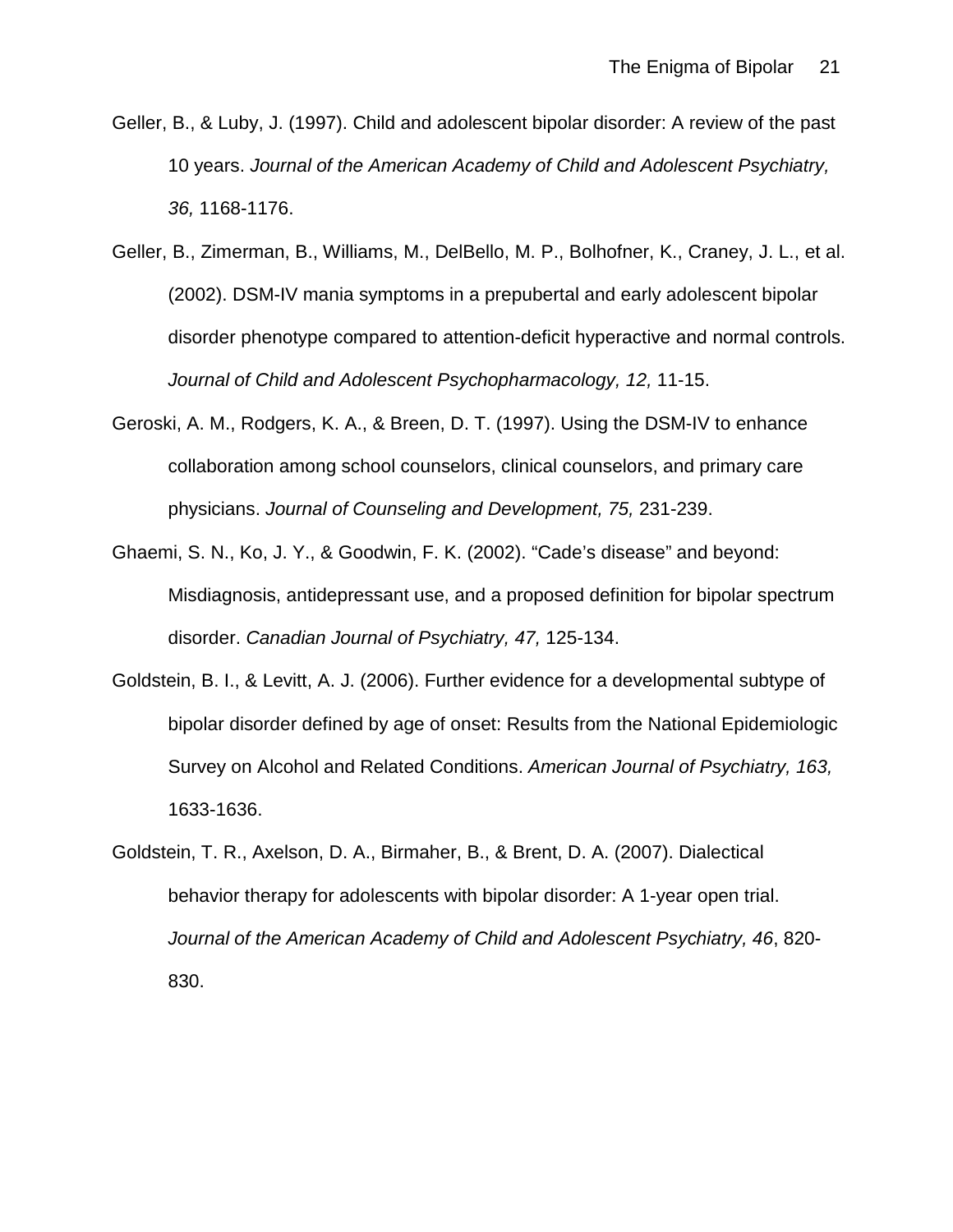- Hamrin, V., & Pachler, M. (2007). Pediatric bipolar disorder: Evidence-based psychopharmacological treatments. *Journal of Child and Adolescent Psychiatric Nursing, 20,* 40-58.
- Kazdin, A. E., & Weisz, J. R. (Eds.). (2003). *Evidence-based psychotherapies for children and adolescents*. New York: Guilford.
- Klein, R. G., Pine, D. S., & Klein, D. F. (1998). Negative. *Journal of the American Academy of Child and Adolescent Psychiatry, 37,* 1093-1096.
- Kosten, T. R., & Kosten, T. A. (2004). New medication strategies for comorbid substance use and bipolar affective disorders. *Biological Psychiatry, 56,* 771-777.
- Kutcher, S. P., Marton, P., & Korenblum, M. (1990). Adolescent bipolar illness and personality disorder. *Journal of the American Academy of Child and Adolescent Psychiatry, 29,* 355-358.
- Leibenluft, E., Charney, D. S., Towbin, K. E., Bhangoo, R. K., & Pine, D. S. (2003). Defining clinical phenotypes of juvenile mania. *American Journal of Psychiatry, 160,* 430-437.
- Leibenluft, E., Cohen, P., Gorrindo, T., Brook, J. S., & Pine, D. S. (2006). Chronic versus episodic irritability in youth: A community-based, longitudinal study of clinical and diagnostic associations. *Journal of Child and Adolescent Psychopharmacology, 16,* 456-466.
- Lewinsohn, P. M., Seeley, J. R., & Klein, D. N. (2003). Bipolar disorder in adolescents: Epidemiology and suicidal behavior. In B. Geller & M. P. Delbello (Eds.), *Bipolar disorder in childhood and early adolescence* (pp. 7-24). New York: Guilford.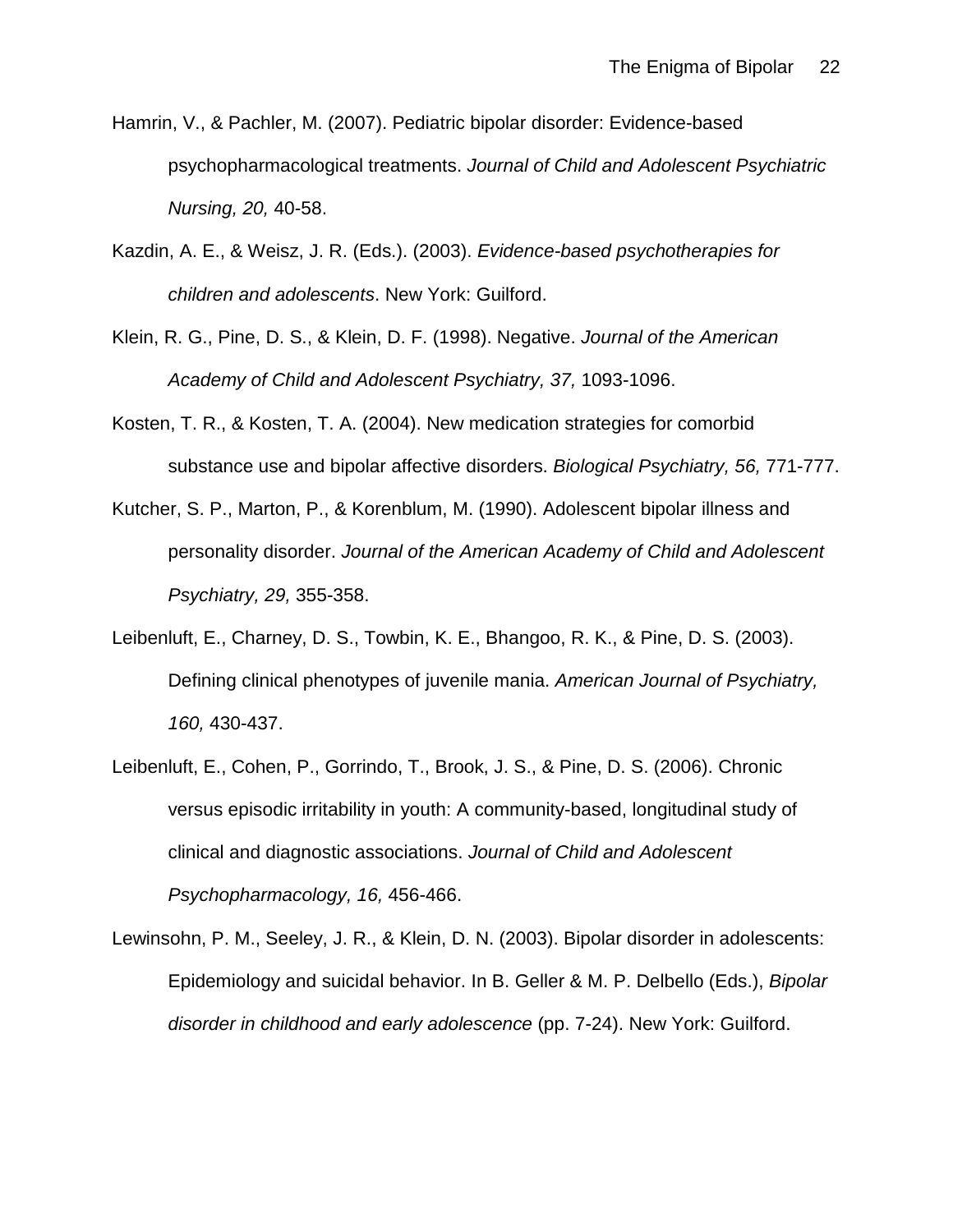- Mick, E., Biederman, J., Faraone, S. V., Murray, K., & Wozniak, J. (2003). Defining a developmental subtype of bipolar disorder in a sample of nonreferred adults by age of onset. *Journal of Child and Adolescent Psychopharmacology, 13,* 453-462.
- Miklowitz, D. J., George, E. L., Axelson, D. A., Kim, E. Y., Birmaher, B., Schneck, C., et al. (2004). Family-focused treatment for adolescents with bipolar disorder. *Journal of Affective Disorders, 82,* 113-128.
- McClure, E. B., Kubiszyn, T., & Kaslow, N. J. (2002). Advances in the diagnosis and treatment of childhood mood disorders. *Professional Psychology: Research and Practice, 33,* 125-134.
- McElroy, S. L., Keck, P. E., Pope, Jr., H. G., Hudson, J. I., Faedda, G. L., & Swann, A. C.(1992). Clinical and research implications of the diagnosis of dysphoric or mixed mania or hypomania. *American Journal of Psychiatry, 149,* 1633-1644.
- Moreno, C., Laje, G., Blanco, C., Jiang, H. Schmidt, A. B., & Olfson, M. (2007). National trends in the outpatient diagnosis and treatment of bipolar disorder in youth. *Archives of General Psychiatry, 64,* 1032-1039.
- National Institute of Mental Health. (2001). National Institute of Mental Health research roundtable on prepubertal bipolar disorder. *Journal of the American Academy of Child and Adolescent Psychiatry, 40,* 871-878.
- Papolos, D. F. (2003). Bipolar disorder and comorbid disorders: The case for a dimensional nosology. In B. Geller & M. P. Delbello (Eds.), *Bipolar disorder in childhood and early adolescence* (pp. 76-106). New York: Guilford.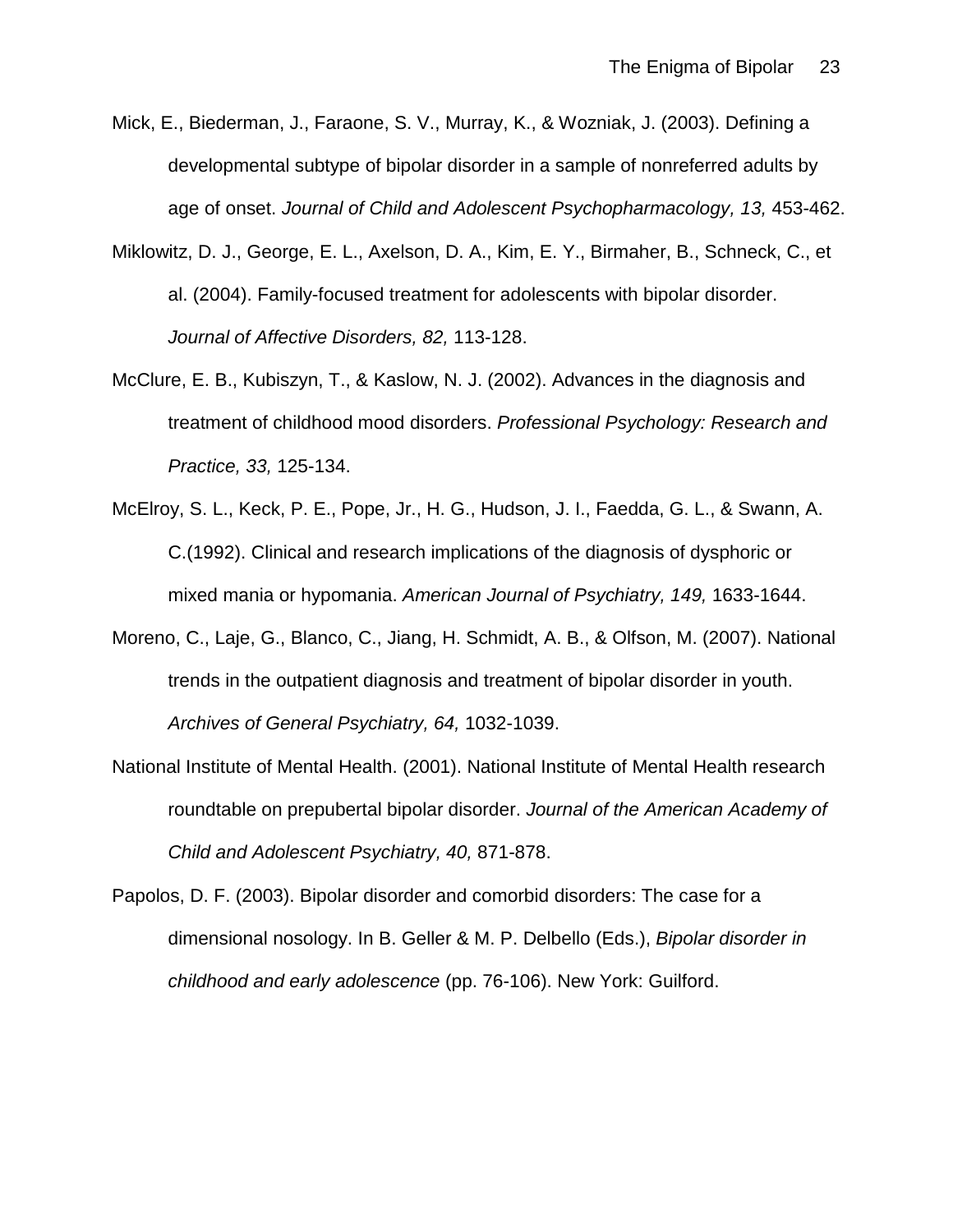- Paris, J., Gunderson, J., & Weinberg, I. (2007). The interface between borderline personality disorder and bipolar spectrum disorders. *Comprehensive Psychiatry, 48,* 145-154.
- Pavuluri, M., & Bishop, J. R. (2007). Pediatric bipolar disorder: Translation of research findings to clinical practice. *Current Medical Literature: Pediatrics, 20,* 57-68.
- Post, R. M., & Kowatch, R. A. (2006). The health care crisis of childhood-onset bipolar illness: Some recommendations for its amelioration. *Journal of Clinical Psychiatry, 67,* 115-125.
- Rich, B. A., & Leibenluft, E. (2006). Irritability in pediatric mania. *Clinical Neuropsychiatry, 3,* 205-218.
- Ritchie, M. H., & Partin, R. L. (1994). Referral practices of school counselors. *School Counselor, 41,* 263-272.
- Singh, M. K., Pfeifer, J. C., Barzman, D., Kowatch, R. A., & Delbello, M. P. (2007). Pharmacotherapy for child and adolescent mood disorder. *Psychiatric Annals, 37*, 465-476.
- Smarty, S., & Findling, R. L. (2007). Psychopharmacology of pediatric bipolar disorder: A review. *Psychopharmacology, 191*, 39-54.
- Spencer, T. J., Biederman, J., Wozniak, J., Faraone, S. V., Wilens, T. E., & Mick, E. (2001). Parsing pediatric bipolar disorder from its associated comorbidity with the disruptive behavior disorders. *Biological Psychiatry, 49,* 1062-1069.
- Weckerly, J. (2002). Pediatric bipolar mood disorder. *Developmental and Behavioral Pediatrics, 23,* 42-56.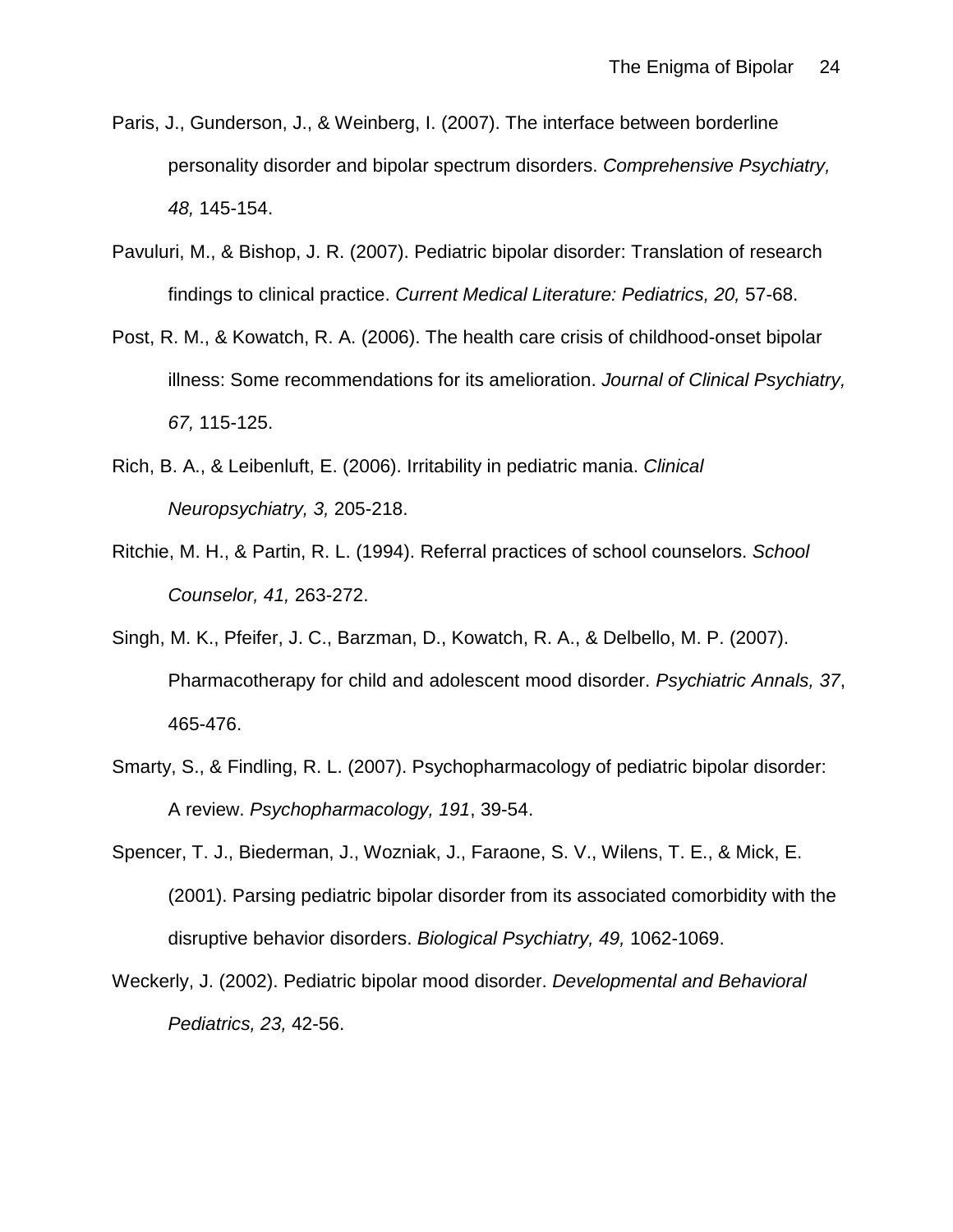- Weller, E. B., Calvert, S. M., & Weller, R. A. (2003). Bipolar disorder in children and adolescents: Diagnosis and treatment. *Current Opinion in Psychiatry, 16,* 383- 388.
- Wozniak, J., Biederman, J., Kiely, K., Ablon, J. S., Faraone, S. V., Mundy, E., et al. (1995). Mania-like symptoms suggestive of childhood-onset bipolar disorder in clinically referred children. *Journal of the American Academy of Child and Adolescent Psychiatry, 34,* 867-876.
- Youngstrom, E. A., Birmaher, B., & Findling, R. L. (2008). Pediatric bipolar disorder: Validity, phenomenology, and recommendations for diagnosis. *Bipolar Disorders, 10,* 194-214.
- Youngstrom, E., Meyers, O., Youngstrom, J. K., Calabrese, J. R., & Findling, R. L. (2006). Diagnostic and measurement issues in the assessment of pediatric bipolar disorder: Implications for understanding mood disorder across the life cycle. *Development and Psychopathology, 18,* 989-1021.